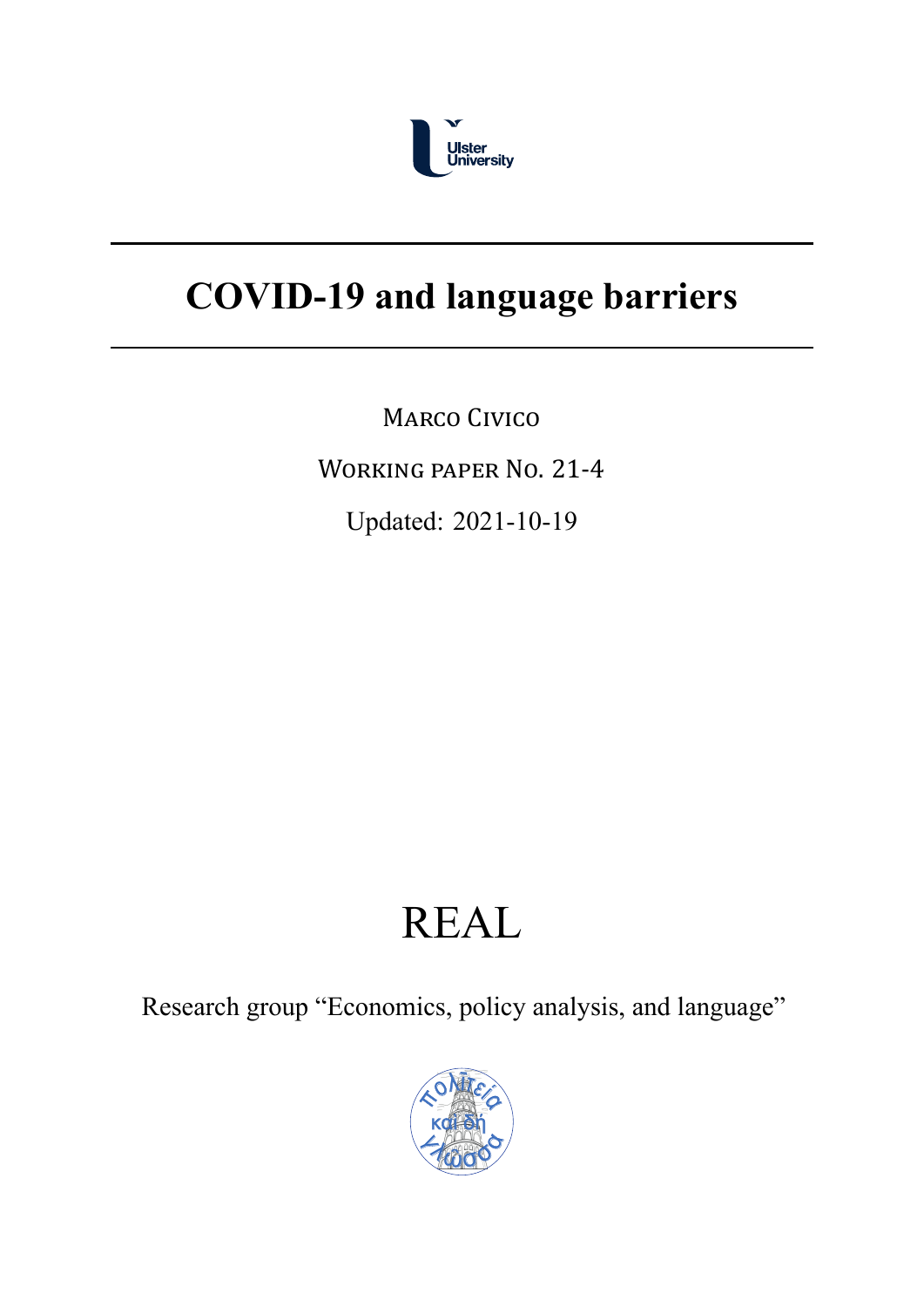# COVID-19 and language barriers

MARCO CIVICO\*

Updated: 2021-10-19

#### **Abstract**

The COVID-19 pandemic took most governments around the world by surprise and pushed them to address many issues that had long been neglected. Among them, communication proved to be a particularly challenging matter. While it was clear that accurate and pervasive communication was crucial to contain the spread of the disease, many campaigns failed to address effectively the extra challenges posed by multilingualism when it came to communicating both with autochthonous allophone communities and with newly-arrived migrants. In this paper I make a general discussion about the difficulties of multilingual communication usually encountered during emergency situations. As a case study, I propose an in-depth review of the various strategies adopted around the world to address the difficulties due to multilingualism during the COVID-19 pandemic and the vaccination campaign. I discuss both failures and virtuous practices. On the basis of the findings of this review, I propose a number of conclusions about the causes and consequences of the difficulties related to multilingualism in emergency situations, as well as some considerations about the ways to put in place effective communication strategies.

\*Université de Genève

REAL – Research group "Economics, policy analysis, and language" © 2021. <marco.civico@unige.ch>

Email: *marco.civico@unige.ch*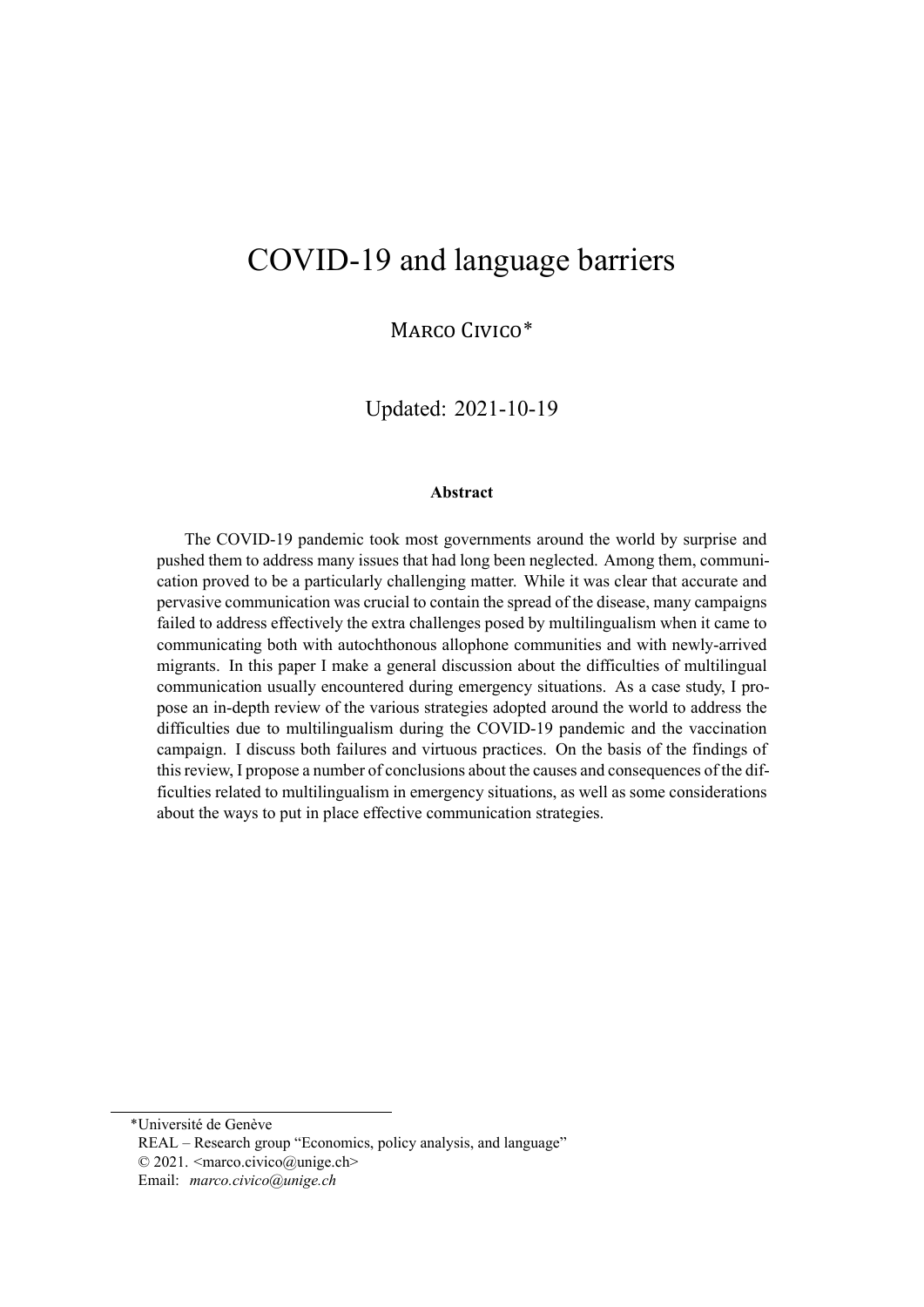# Introduction

The COVID-19 pandemic that broke out between the end of 2019 and the beginning of 2020 took everyone by surprise. What started out as a severe yet seemingly localized disease, quickly developed into a global pandemic that affected virtually every country in the world. The coronavirus pandemic, considered one of the deadliest pandemics of all time, had a massive impact on global healthcare, but it also had far-reaching consequences for society and the economy worldwide. The pandemic put in evidence numerous inefficiencies in the healthcare systems of many countries. However, problems were (and are) far from being strictly confined to the health sphere. Many of the inconveniences caused by the pandemic are related to poor communication, misinformation, or complete lack of information. The lack of "inclusive multilingual communication" in emergency situations can lead to severe inequalities. People with limited knowledge of the local dominant language may be excluded from information campaigns about measures to contain the spread of Coronavirus and vaccines, and also about the related financial instruments to support businesses. These communication issues were diverse in terms of origin and consequences, such as:

- misinformation or lack of information *about* the crisis due to language barriers;
- misinformation or lack of general information *due to* the crisis and language barriers;
- overall reduction in the provision of general services (including language services) due to the crisis.

Obviously, this typology can be made more fine-grained. For example, the first category can be further refined to distinguish between specific information about the health care situation (e.g., about the vaccines, social distancing rules) and other collateral information (e.g., information about travel restrictions, financial subsidy measures). In this paper we make a literature review with a view to estimating the effectiveness and fairness of language policies and practices related to communication between the public administration and linguistic minorities/ethnic groups residing in a country in a situation of emergency, with particular reference to the COVID-19 pandemic. We performed an extensive multilingual review of documents about inequalities arising in situations of crisis in which the public sector must communicate with a linguistically diverse public, including ethnic and linguistic minorities. We focused on national policy documents and on publications in journals in public administration, public policy studies, health care policy, and language policy and planning in various languages.

The rest of this paper is organized as follows: in Section 2 we review publications (both scientific papers and technical reports) specifically addressing the issue of poor communication due to language barriers in situations of emergency; in Section 3 we provide a short overview of the context of the COVID-19 pandemic, which we will use as the main case study to discuss communication during emergency situations; in Section 4 we present a collection of measures implemented in various countries around the world, in order to provide the reader with a general understanding of how governments reacted to the emergency; finally, in Section 5 we discuss our findings, in order to sketch out the overall situations in terms of addressing language barriers in emergency situations through policy, and we provide some general conclusions and recommendations.

This review should not be considered an exhaustive examination of the topic. As said, the socioeconomic consequences of the COVID-19 pandemic are numerous. Even though we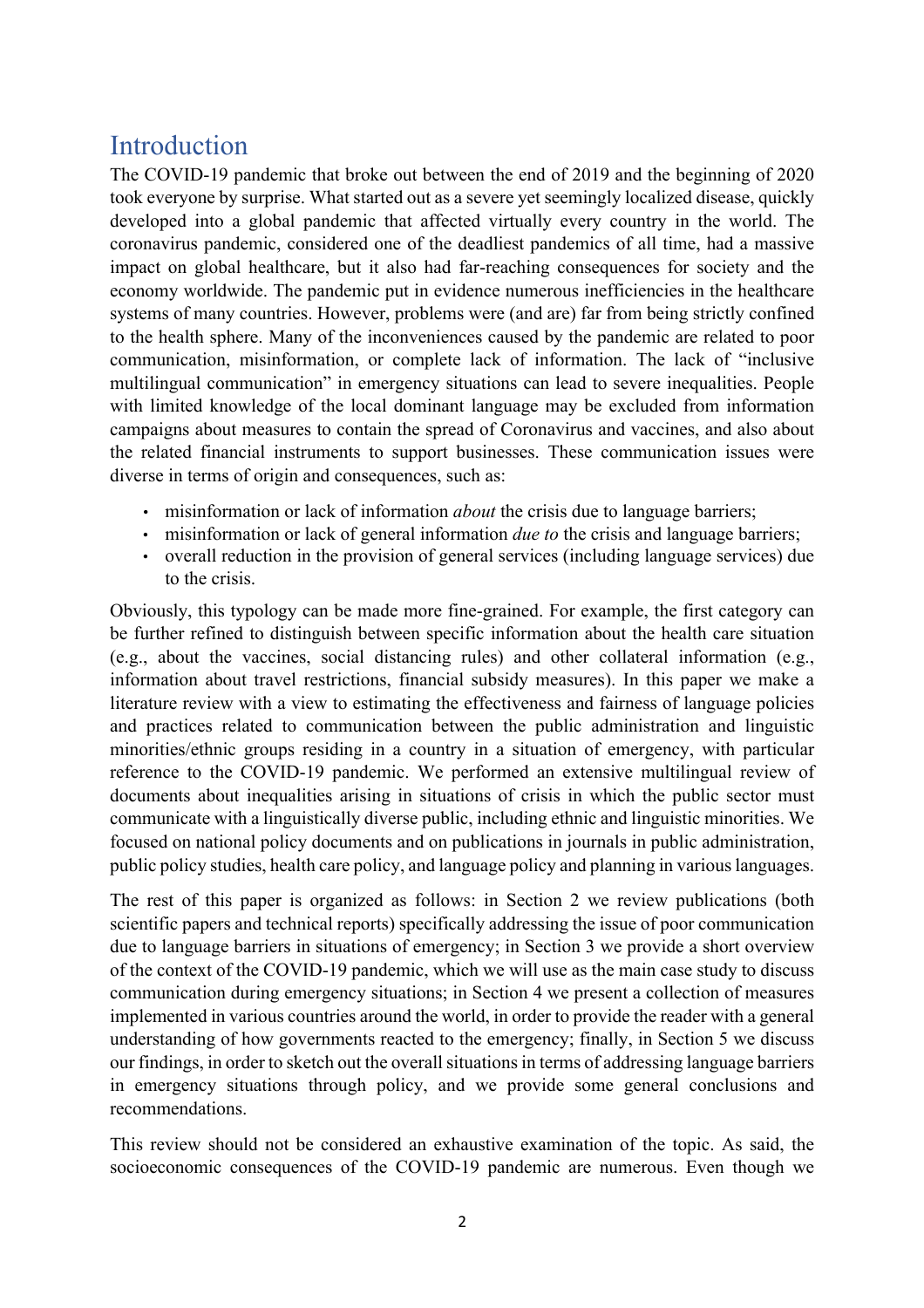restricted our focus exclusively on communication inefficiencies, a comprehensive description of the issue at stake remains largely beyond the scope of a single paper. Besides, as the pandemic is still ongoing, it is not possible to accurately pin down all of its consequences at the moment. Our objective is to draft a basis on which the scholarly community can build a wider conversation that addresses all various aspects of this phenomenon individually and in greater detail.

### Communication during emergency situations

Much of the literature on communication with ethnic minorities concerns the language needs of migrant communities, especially long-term ones who have settled permanently on the territory of a country. However, the outbreak of the COVID-19 pandemic sparked interested in language barriers during emergencies. For example, the journal *Multilingua* published a special issue (volume 39, issue 5) titled "Linguistic diversity in a time of crisis: Language challenges of the COVID-19 pandemic". Li (2020) even calls for the establishment of a specific subdiscipline of linguistics, which he names "emergency linguistics", that should focus on the contributions of linguistics during emergency situations, while Teng (2020) includes emergency language services within the larger category of the national emergency management system. Surprisingly, however, scientific publications concerning specifically the management of multilingualism in emergency situations dating before 2020 are less numerous than one would expect. Moreover, it should be noted that most of these studies were published in journals of medical sciences, rather than language sciences or public policy, and authored by medical doctors, rather than linguists or policy experts. While ethnic background is usually recognized as a barrier to care, language, which is generally considered one of the main manifestations of ethnic diversity (Moser-Mercer, Kherbiche, and Class, 2014), is often barely mentioned among the causes, notwithstanding the fact that racial disparities in health not due to socioeconomic differences have long been acknowledged (Pamuk et al., 1998; Betancourt et al., 2005). Knuesel et al. (2020) point to the fact that institutions being caught unprepared by the COVID-19 pandemic and by how it hit ethnic minority communities is not justified, as the precariousness of such communities had already been highlighted by previous cases. Although many have stressed the importance and even the legal imperative for some institutions of implementing reliable communication mechanisms (by resorting, for example, to interpreters) (Crowley, 2010), reliance on the limited language skills of medical staff or even on family members to communicate with patients is still a widespread practice. Knuesel et al. (2020) suggest that healthcare institutions should value more the skills of multilingual medical staff able to attend to patients in their language in a competent way. This recommendation is supported by several studies that demonstrated that communicating with patients in their own language leads to increased adherence to treatment plans. In particular, Manson (1988) found that patients cared for by a physician who spoke a different language were more likely to omit medication, miss office appointments, and make an emergency room visit. Besides, attending patients in their language has long been found to be associated with deeper understanding of the patient's conditions (Solis et al., 1990) and improved health education (Shapiro and Saltzer, 1981). In general, patients have been found to experience higher levels of satisfaction and are less prone to commit clinical mistakes when they are supported by medically trained interpreters, rather than family members or other people who speak their language (Flores, 2005).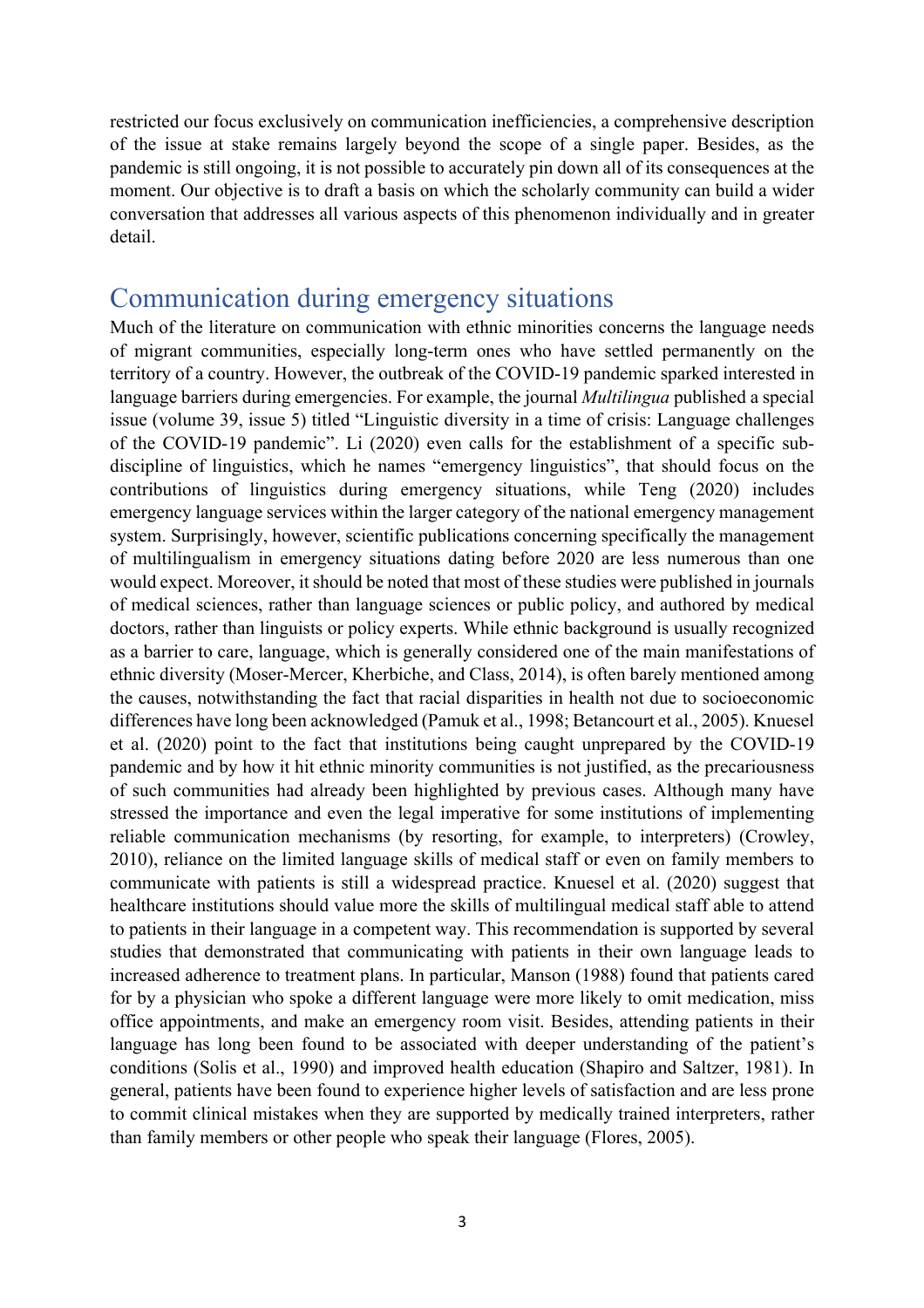Emergency situations that need to rely extensively on communication are obviously not limited to healthcare crises, such as the COVID-19 pandemic. They include other events, which can be man-made, such as wars, or natural, such as earthquakes or floods. In other words, emergency situations can be of radically different natures and, therefore, can call for very different types of intervention. Indeed, it is one thing to accommodate the language needs of a long-time settled community, and another thing to set up reliable channels to communicate with newly arrived people during, for example, a migrant crisis. The problem with the latter case is the unpredictability of extreme events and the weight of their consequences. Translation and interpretation services for individuals involved in criminal proceedings,  $\frac{1}{1}$  for example, are relatively easy to provide, as long as the linguistic demographics of the population remain stable or change in a "predictable way" (Civico, 2020). However, hard-to-predict events such as wars, terrorist attacks, and natural disasters may lead to migrant crises that can easily catch institutions unprepared. As a consequence, measures traditionally aiming at managing multilingualism might fail to address satisfactorily the problems raised by emergency situations. Alternatively, it might simply be impossible to implement them in good time due to a lack of resources.

Li et al. (2020) speak of National Emergency Language Competence (NELC) as "the capacity to use language to cope with domestic and international public emergencies", such as the COVID-19 pandemic, and note that China is still lagging behind in this aspect. They observe that most of the measures implemented to address multilingualism during the COVID-19 crisis were not "conscious actions", as they were not part of a previously developed long-standing emergency plan, but rather hasty measures adopted to face an unexpected crisis. They argue that a well-thought-out emergency language plan requires more than just linguistic resources, such as translators and interpreters. They should include a legal framework able to ensure the immediate implementation of the emergency language services according to precise norms and standards, and the development of technological infrastructures to be deployed quickly during an emergency. New technologies play indeed a vital role in assisting communication during emergency situations. However, it was observed that significant improvement in accuracy and usability are needed before they can be used safely (Turner et al., 2019). The debate around translation-enabling technologies has been ongoing for a long time, but it certainly gained a lot of momentum in the aftermath of the Haiti earthquake of 2010 (Hester, Shaw, and Biewald, 2010; Harvard Humanitarian Initiative, 2011; Lewis, Munro, and Vogel, 2011; Sutherlin, 2013; O'Brien, 2016).

Difficulties in communication are exacerbated by the fact that such issues are often neglected or underestimated by relevant studies and reports (Moser-Mercer, Kherbiche, and Class, 2014; Rubio Blanes, 2020), resulting in the widespread assumption that some knowledge of another language is sufficient to implement communication between two parties speaking different languages. Furthermore, there seems to be a generalized lack of understanding of how languages and multilingualism work and that language differences usually come with a series of cultural differences. Ghandour-Demiri (2017), for example, discusses, among many other, the case of Kurdish speakers in Greek refugee camps during the migration crisis that originated in 2015. Interviews with humanitarian aid workers revealed that there was a general

<sup>&</sup>lt;sup>1</sup> Article 14 of the International Covenant on Civil and Political Rights ensures, among other things, the right of an individual involved in a proceeding "[t]o have the free assistance of an interpreter if he cannot understand or speak the language used in court" (International Covenant on Civil and Political Rights, 1976, art. 14.3).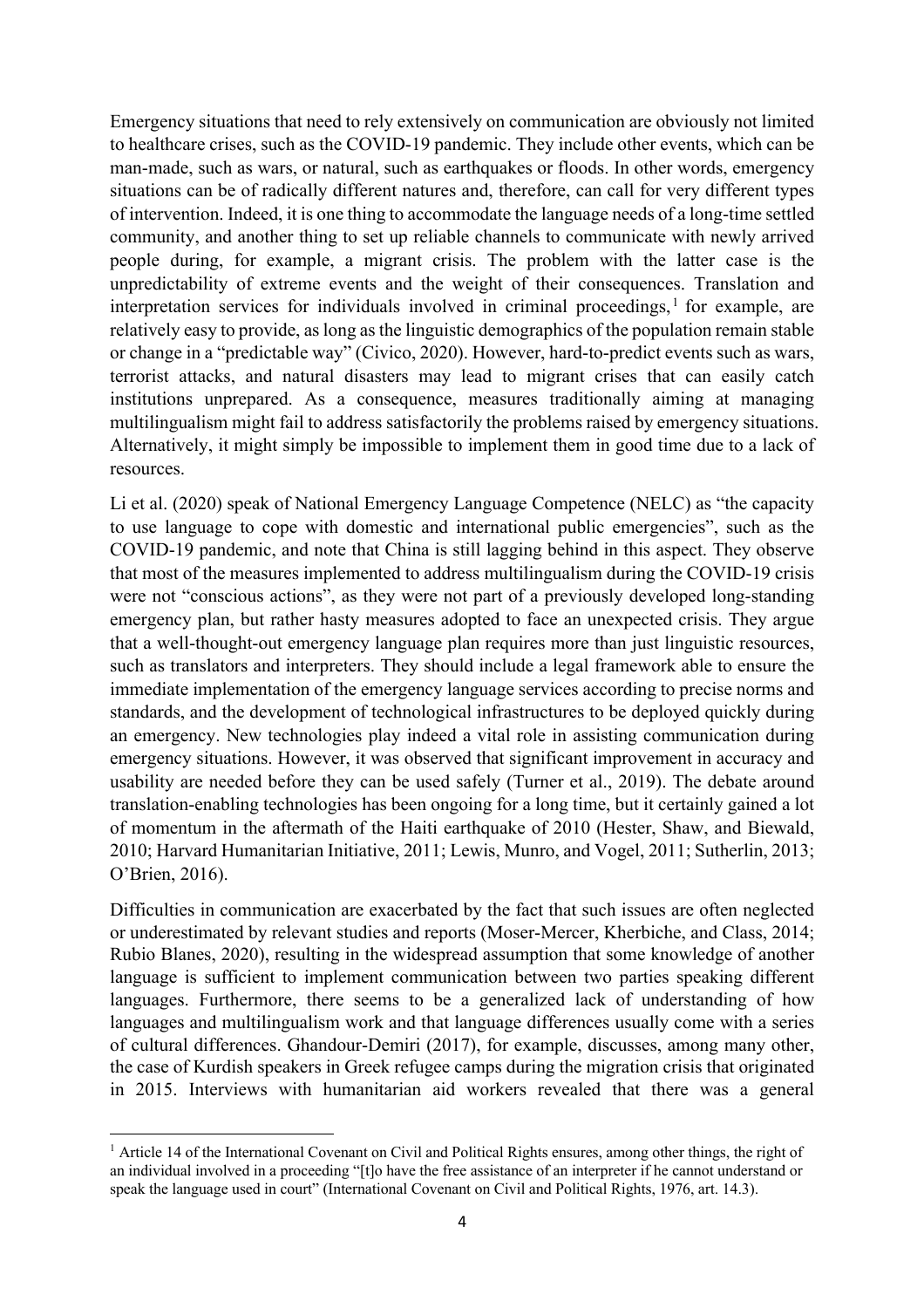misconception among them that there exists only one Kurdish language and that all Kurds are able to communicate with each other. However, Kurdish is actually a collection of dialects, with Kurmanji and Sorani being the main ones. Mutual intelligibility between these two dialects is only limited, as they use different scripts (Kurmanji using the Latin alphabet and Sorani using a modified version of the Persian alphabet), different vocabulary, and have different grammar rules. Investigating into this matter further allowed to elucidate a seemingly paradoxical finding, which would have otherwise gone unexplained. While it was clear that the vast majority of migrants interviewed by Ghandour-Demiri (2017) preferred to receive information in their native tongue, some declared that they preferred to receive information in a language other than their own. It was precisely the case of Kurds living in Iran and Syria, who preferred Farsi and Arabic, respectively, even though they considered a Kurdish dialect to be their native language. This seemingly paradoxical request can only be understood if one factors in the history of Kurdish in these countries, where it was proscribed from schools and public life for long periods. Consequently, speakers of a Kurdish dialect are often unable to read it and have greater familiarity with the scripts of the local official language.

# Defining the context: Communication during the COVID-19 pandemic

As mentioned in the introduction, the consequences of the COVID-19 pandemic were farreaching and extended largely beyond the healthcare domain. Socioeconomic consequences included, to mention only a few, the imposition of curfews, extended periods of lockdown, quarantines, large-scale testing, and reduced opening hours for businesses. Through these measures, the pandemic had the indirect effect of virtually blocking the economy, triggering the worst global economic crisis since the Great Depression. It caused unemployment rates to rise significantly in most countries and this trend could hardly be hedged by government subsidies. It led to the almost total closure of education institutions, from primary schools to universities, which were obliged to reorient their study plans towards distance learning.

The coronavirus pandemic highlighted many social and economic issues, such as social inequality of various forms. For example, it was observed that individuals with lower income were more likely to contract the disease and die from it (Jung et al., 2021). This is hardly surprising, as lower socioeconomic status people are more likely to live in crowded housing or to rely on shared transportation services, all of which increases their risk to contract the disease. Paton et al. (2020) found evidence that people from ethnic minority backgrounds are more likely to be involved in working activities that imply a higher risk of infection. Furthermore, as is commonly known, income distribution is not equal across ethnic groups, $2$  which makes it that certain communities have suffered disproportionately from the consequences of COVID-19. However, susceptibility to the coronavirus (as well as to other diseases) is further exacerbated by other issues that are not strictly related to socioeconomic status, such as ineffective communication and language barriers. In this regard, the impact of poor communication strategies is at least twofold: on the one side, it can hinder communication and generate misunderstandings between patients and the medical staff within the hospitals; on the other, it keeps crucial information from reaching those parts of the population that have limited proficiency in the local language(s).

<sup>2</sup> For the case of the UK, see for example "Income distribution" (2020)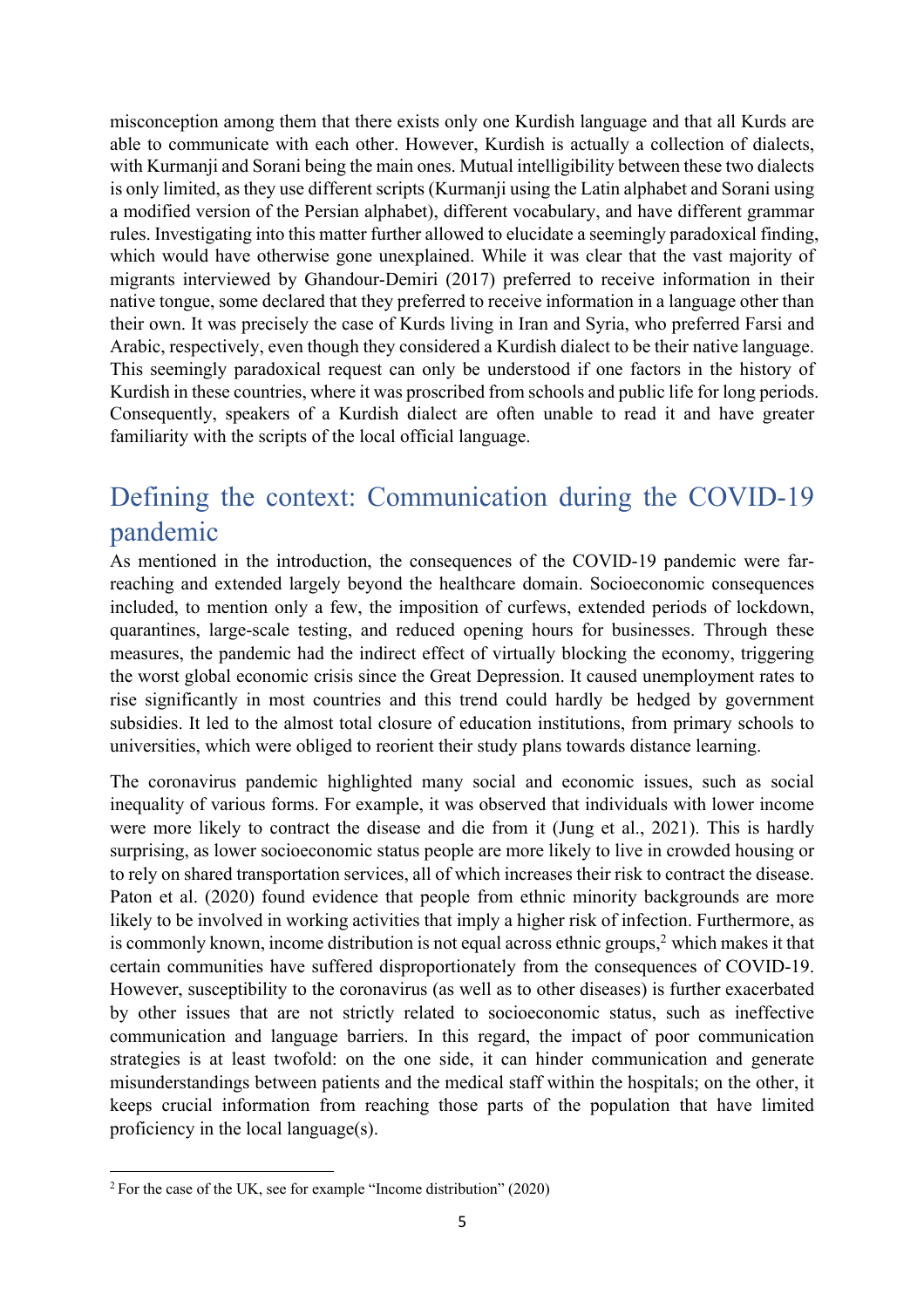It should be noted that most of these issues were pre-existing and have already been the object of much scientific and political debate. The extent and severity of the coronavirus pandemic only made them much more evident than ever before. It is easy to see how the higher than usual contagiousness of COVID-19 makes it so that the careless behavior of a few people, whether they are in good faith or not, can determine the contagion of many. For this reason, ineffective communication became (quite literally) a vital matter during the coronavirus pandemic. Even in the simplest case of a context where a message is passed on to other people through word of mouth, it is easy to see that a limited (or utter lack of) understanding of the language in which the message is first conveyed can significantly delay the moment when the whole population is reached by the message.

Governments and organizations communicate with the citizens through many different channels. For example, they often publish policy documents that provide a summary of the motivations, purpose and scope of a set of policy measures and the specific ways in which such measures are going to be implemented. Policy documents can concern virtually all the domains that fall within the competence or interest of an institution. Depending on the type of content, these documents may be addressed to different recipients, which can go from all citizens to the specific institutions formally charged with the implementation of the measures. Concerning the specific case of the COVID-19 pandemic, many policy documents were addressed to hospitals and other health facilities, but also to the general public. In particular, much of the information aimed at a wider audience concerned recommendations and rules of conduct to follow during specific situations and in different contexts with a view to limiting the diffusion of the virus. In general, during an emergency situation it is essential that information be made accessible and understandable to the general population as well as to highly varied subgroups in society (Kreps et al., 2005).

Obviously, information from the government to the citizens does not only flow through official documents. It can also rely on other means, such as television, internet, or the press. Arguably, these alternative means are the most common source of information for most people, regardless of their level of education and language proficiency. But regardless of the channel, there is one key element that all acts of communication share: the language in which they are transmitted. In this regard, the obvious choice for an information campaign is to use the (*de facto* or *de iure*) official language of the context (geographical, such as a region or a country, or institutional, such as an organization) in which it is launched. Assuming that this language is spoken or at least understood by the majority of people (which is not necessarily the case), it makes sense to use it to draft all the communication material, as it has the highest chances of reaching the widest audience possible. While it is certainly true that widely spoken languages can reach a wider audience than other languages, it is equally true that they do not reach everyone. The more diverse the linguistic background of the target population, the higher the chances that a sizeable amount of people will be left out from the information flow. One may still consider the use of one majority language a reasonable choice, if one compares the financial investment with the return in terms of people reached by the campaign and dismisses the remaining amount of people as a negligible quantity.3 This is one way of looking at it from a so-called "80/20 rule" or "Pareto principle" perspective. In the specific context of policy measures, one could argue

<sup>&</sup>lt;sup>3</sup> In this paper we will not make considerations about fairness and equality, which would call for a publication of its own. We will limit ourselves to discussing and comparing the effective measures adopted by various governments.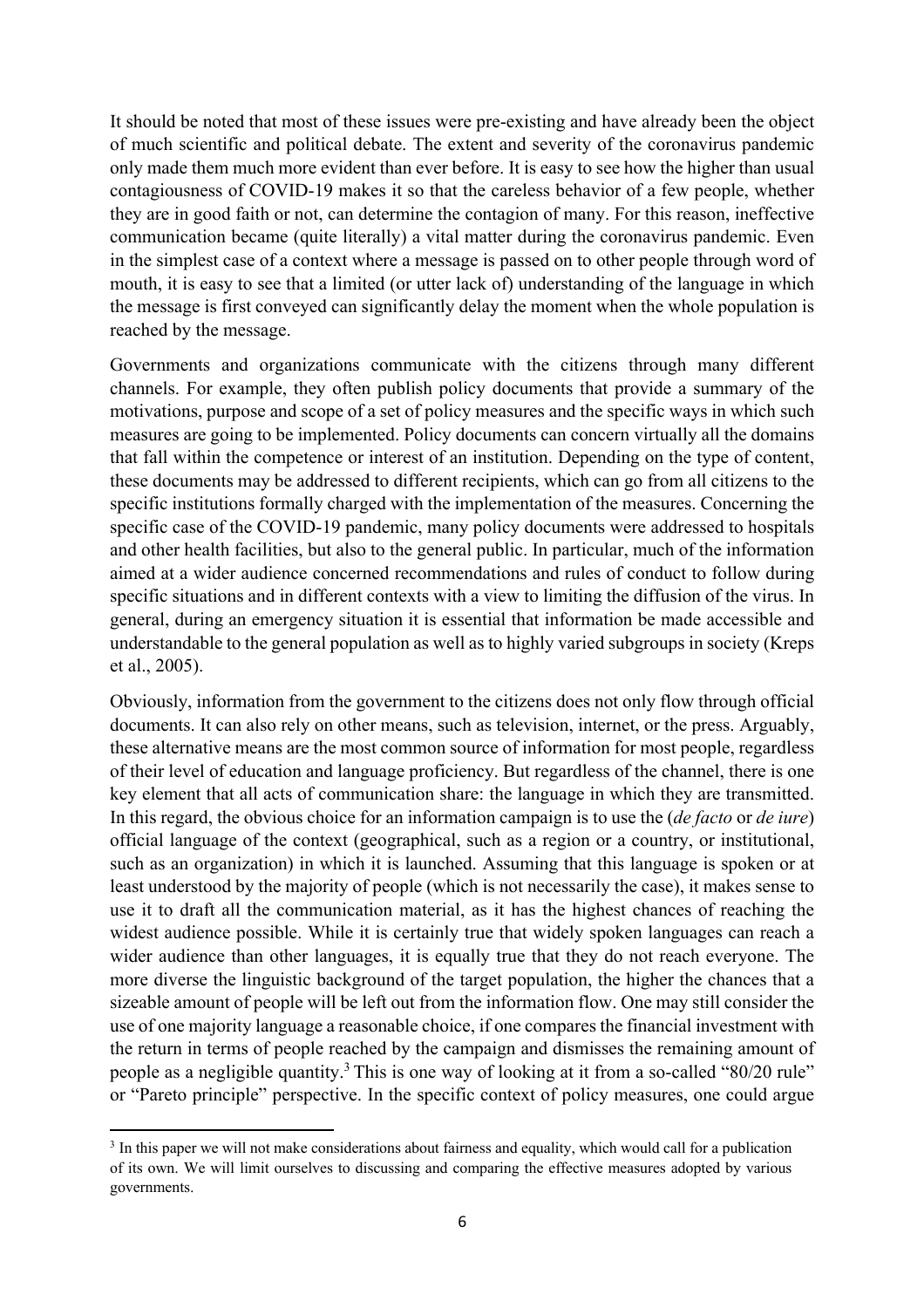(and often practically observe) that the greatest benefits come from the initial investments, while investments beyond a certain threshold only lead to marginal benefits. In other words, while marginal costs tend to increase, marginal benefits tend to decrease.

However, pandemics, as well as epidemics in general, are complex non-linear phenomena. A discussion on the non-linearity of complex phenomena is beyond the scope of this paper, but in short it refers to the fact that there is no proportionality between input and output variables. In other words, seemingly small changes in one variable can lead to great changes in the other, or the opposite. Various authors have pointed out the logistic nature of the spread of epidemics/pandemics (Consolini and Materassi, 2020). Indeed, when the infected population is plotted against time, the resulting function does not look linear but S-shaped, like the so-called logistic function. This means that, at least in a theoretical scenario, the infection spreads very slowly in the initial phases, then accelerates dramatically and eventually slows down again until the entire population is reached by the virus.<sup>4</sup> This means that one would largely underestimate the consequences of a small increase in the number of infected people, should one expect a linear spread.

In the light of these considerations, it is easy to see that a principle such as the "80/20 rule" cannot be applied to the specific case of the measures aimed at preventing the spread of COVID-19. On the one side, it is undeniable that greater investments are necessary to provide multiple versions of the communication material in various languages. On the other side, as we have pointed out, an apparently negligible amount of new infections can quickly turn into an overwhelming number of new cases. Therefore, neglecting even a few individuals can have dramatic consequences in cases such as the COVID-19 pandemic.

#### COVID-19 and language barriers in the international press

Although COVID-19 was by far the most frequent topic the general press all over the world dealt with for over a year since the beginning of the pandemic, communication problems due to language barriers did not receive much attention from the major newspapers worldwide. Articles on this topic mostly focused on the higher-than-average impact of COVID-19 on ethnic minorities and only mentioned language-related issues as one of the causes, along with socioeconomic factors and technological barriers. It is the case, for example, of articles published in the Italian "Il Sole 24 Ore" (Zannier, 2020), the British "The Telegraph" (Abdulkadir Ali, 2020; Ehsan, 2020), the American "New York Times" (Mays and Newman, 2020), and the French "France24" (Seibt, 2020), to mention a few. More recently general press articles concerned the challenges encountered by ethnic minorities during the vaccination campaign. For example, articles about this were published in the French "Le Monde" (Ducourtieux, 2021) and the American "New York Times" (Morales, 2021; Walker et al., 2021; Walker, Leatherby and Avila, 2021). Once again, these articles barely mentioned language barriers as one among a number of causes.

<sup>4</sup> Obviously, this is only a simplified discussion. For a deeper analysis we would need to include other elements, such the presence of individuals who are not susceptible to the infection or who have acquired immunization either through a vaccine or by recovering from the disease. However, as simple as it is, this discussion provides a rather accurate intuition of the phenomenon.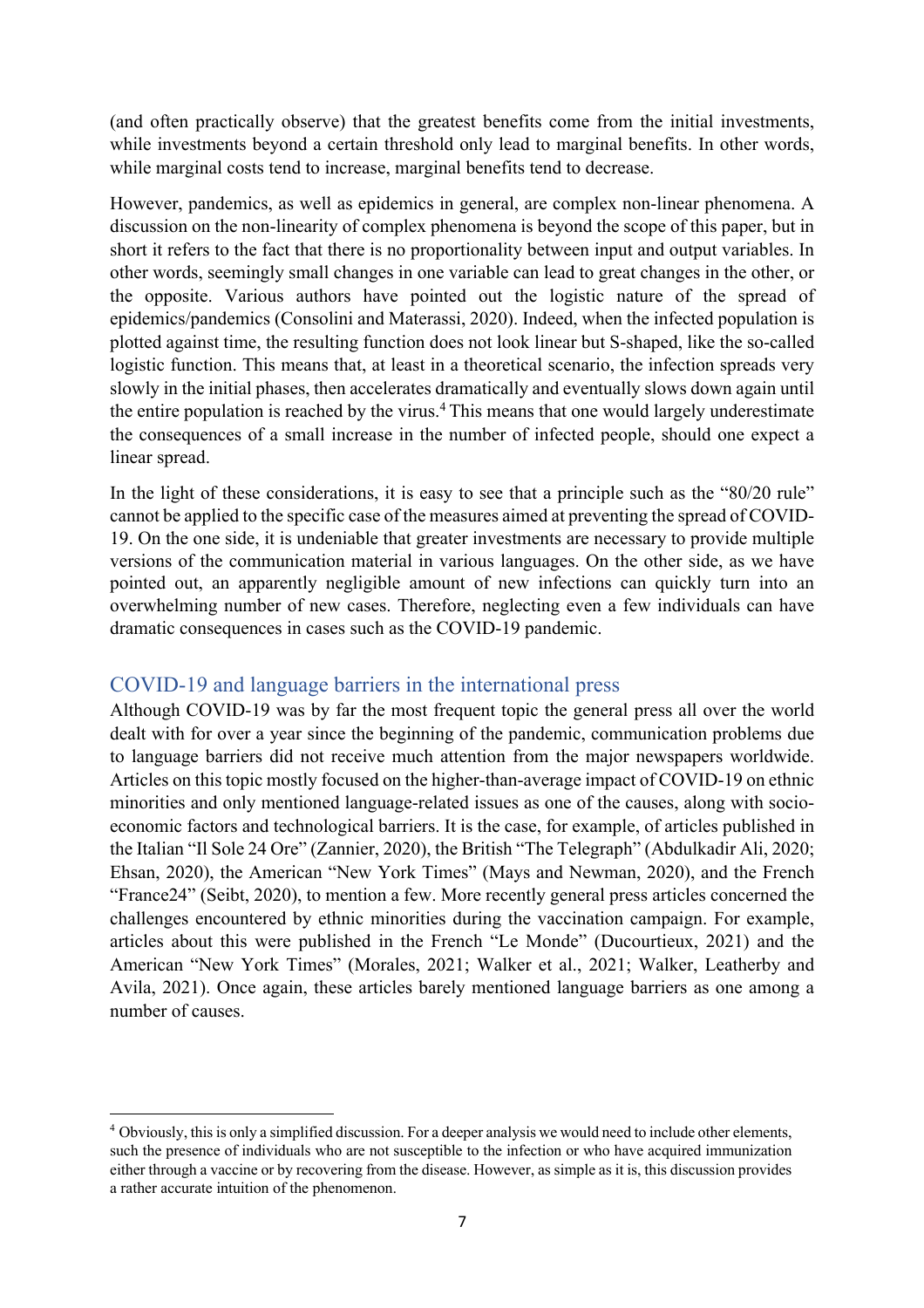# Policies on communication and language barriers

#### United States

A quick look at the website of the U.S. Food and Drug Administration  $(FDA)^5$  is enough to prove this point. The FDA website, as well as many official US federal websites, is bilingual English-Spanish, to accommodate a wide majority of US residents.<sup>6</sup> However, some resources are available in several more languages.<sup>7</sup> In particular, the information fact sheets about the three vaccines (Pfizer-BioNTech, Moderna and Janssen) are available in 24 to 27 languages in addition to English, including American indigenous languages such as Cherokee and Navajo. More detailed information is also available in Mandarin Chinese, Korean, Vietnamese and Tagalog, and some of this material is also available in Portuguese, Somali and Hmong, a minority language spoken in China and South-East Asia. Interestingly, the information available in the last two languages concerns specifically "best practices for retail food stores, restaurants, and food pick-up/delivery services during the COVID-19 pandemic."

Other agencies have adopted a similar approach. It is the case, for example, of the Centers for Disease Control and Prevention (CDC), the national public health agency of the United States. The website is completely available in two languages, English and Spanish. However, it has a specific section on information in other languages.<sup>8</sup> Many documents are available mostly in Chinese, Vietnamese and Korean, although some essential ones are also available in a large number of languages, including major European languages, such as French, German, Italian and Portuguese, and several African and Asian languages, such as Wolof, Malinke, Swahili, Hindi and Farsi. The documents cover several topics, including emergency response, diseases and conditions, data and statistics, environmental health, violence and safety, and workplace safety.

Many US states have created specialized sections on their institutional websites to provide information about the pandemic. However, the availability of information in languages other than English is patchy. For example, in the section on COVID-19 of the website of the state of New York<sup>9</sup> there is a link to a section labeled "Language Assistance" that lists six languages other than English. <sup>10</sup> However, when one clicks on one of such languages, one lands on a page that explains how to use the browser to get a machine translation of the page.<sup>11</sup> This is supposedly done in compliance with New York Governor's Executive Order 26 of October 2011, subsequently amended by Executive Order 26.1 of March 2021 in response to the COVID-19 crisis. The order provides that State agencies "shall translate vital documents" and that "[t]he translation shall be in the *ten* most common non-English languages spoken by individuals with limited-English proficiency" (emphasis added). It is interesting to note that the Order initially indicated six languages, which were then increased to ten. The amendment to

<sup>5</sup> https://www.fda.gov

<sup>&</sup>lt;sup>6</sup> It should be noted, however, that the Spanish version of the website is not a page-by-page translation of the English version. Only a selection of pages are translated.

<sup>7</sup> https://www.fda.gov/emergency-preparedness-and-response/coronavirus-disease-2019-covid-19/multilingualcovid-19-resources

<sup>8</sup> https://wwwn.cdc.gov/Pubs/other-languages/ (note, however, that this page is itself in English, therefore it might prove hard to navigate on it for individuals with limited or no skills in English).

<sup>9</sup> https://coronavirus.health.ny.gov/home

<sup>10</sup> Spanish, (Mandarin) Chinese, Russian, Bengali, Haitian Creole and Korean.

<sup>11</sup> https://health.ny.gov/contact/translate.htm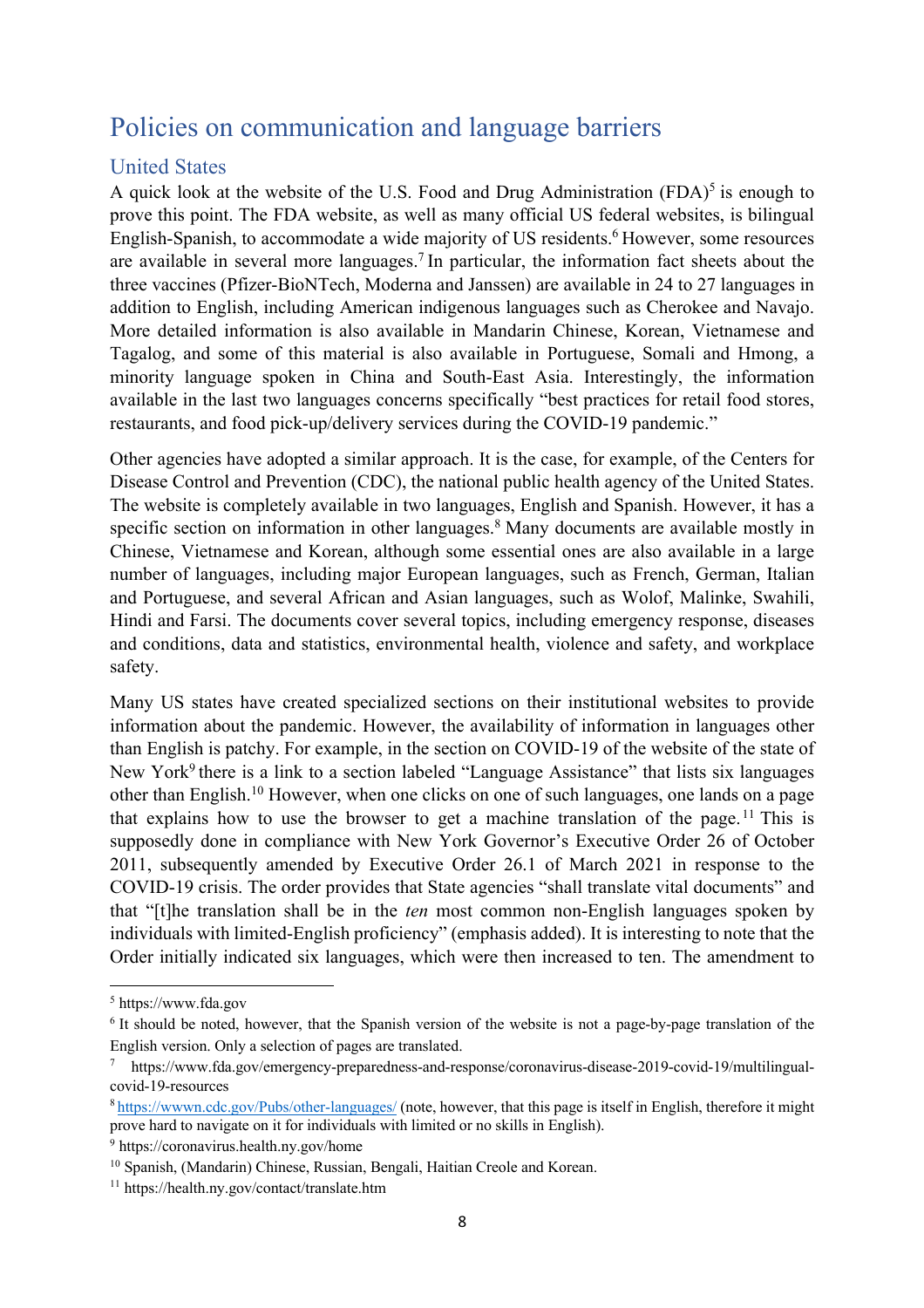the Order further provides that agencies "shall publish a language access plan that will reflect how the agency will comply with this Order and all progress since it last submitted a language access plan." and that "[s]uch plan shall be [...] updated bi-annually [...]." The same machine translation approach was taken by the institutional websites of other states, such as California.12 Other states provide actually translated pages, but only in a limited number of languages. Florida,13 for example, has a trilingual website in English, Spanish and Haitian Creole, while Texas14 is only bilingual English and Spanish. Finally, other states opted for a more open-ended policy. The Health Department of the state of Wisconsin, for example, released a statement in which it declares that free interpreting services can be granted to people whose primary language is not English (Wisconsin Department of Health Services, 2019).

In general, although it is clear that many agencies across the United States have opted for machine translation-based solutions and, hence, prioritized quick compliance with the law over effective outcome, the COVID-19 crisis does seem to have raised awareness about the weight of multilingualism in information campaigns, in line with the considerations made in Section 3. Nevertheless, several issues related to poor communication arose across the United States. A notable example is that of the Hmong community, an ethnic group of South-East Asia (mostly China, Vietnam and Laos) that is also present in the United States, especially in the Upper Midwest (Wisconsin and Minnesota). Although, as said, some information material published by the FDA is available in the Hmong language, the Hmong community has faced additional difficulties during the COVID-19 pandemic due to language barriers. According to a 2015 study by the University of Wisconsin, while the vast majority of Hmong people residing in the US and speaking a language other than English in their household can speak English well or very well, 68% of the US Hmong population aged 65 or older could not speak English at all (UW Applied Population Laboratory and University of Wisconsin Extension, 2015). This demographic group also happens to be among the parts of the population most susceptible of suffering from severe consequences of COVID-19. Against this backdrop, it is easy to see how poor communication can end up leaving some specific parts of the overall population more exposed to the risk of contracting the disease. Other institutions and associations felt the need to step in to solve, at least in part, this issue. With the financial support of the Wisconsin Department of Health Services, in Spring 2020 the Wisconsin Institute for Public Policy and Service (WIPPS) launched a program named H2N, also known as the COVID-19 Hmong and Hispanic Communications Network (Davies, 2020). Among other things, the project allowed the Hmong Medical Association to address the lack of literacy by creating videos about COVID featuring Hmong physicians (Wisconsin Institute for Public Policy and Service, 2020). The project helped overcome not only the language barrier, but also the cultural one. According to the project coordinator, in the Hmong community there is a high level of superstition, and many things are stigmatized. As a consequence, health issues tend to be kept very private. Needless to say that consequences can be catastrophic in the case of a highly contagious disease such as COVID-19.

<sup>12</sup> https://covid19.ca.gov/

<sup>13</sup> https://floridahealthcovid19.gov/

<sup>14</sup> https://dshs.texas.gov/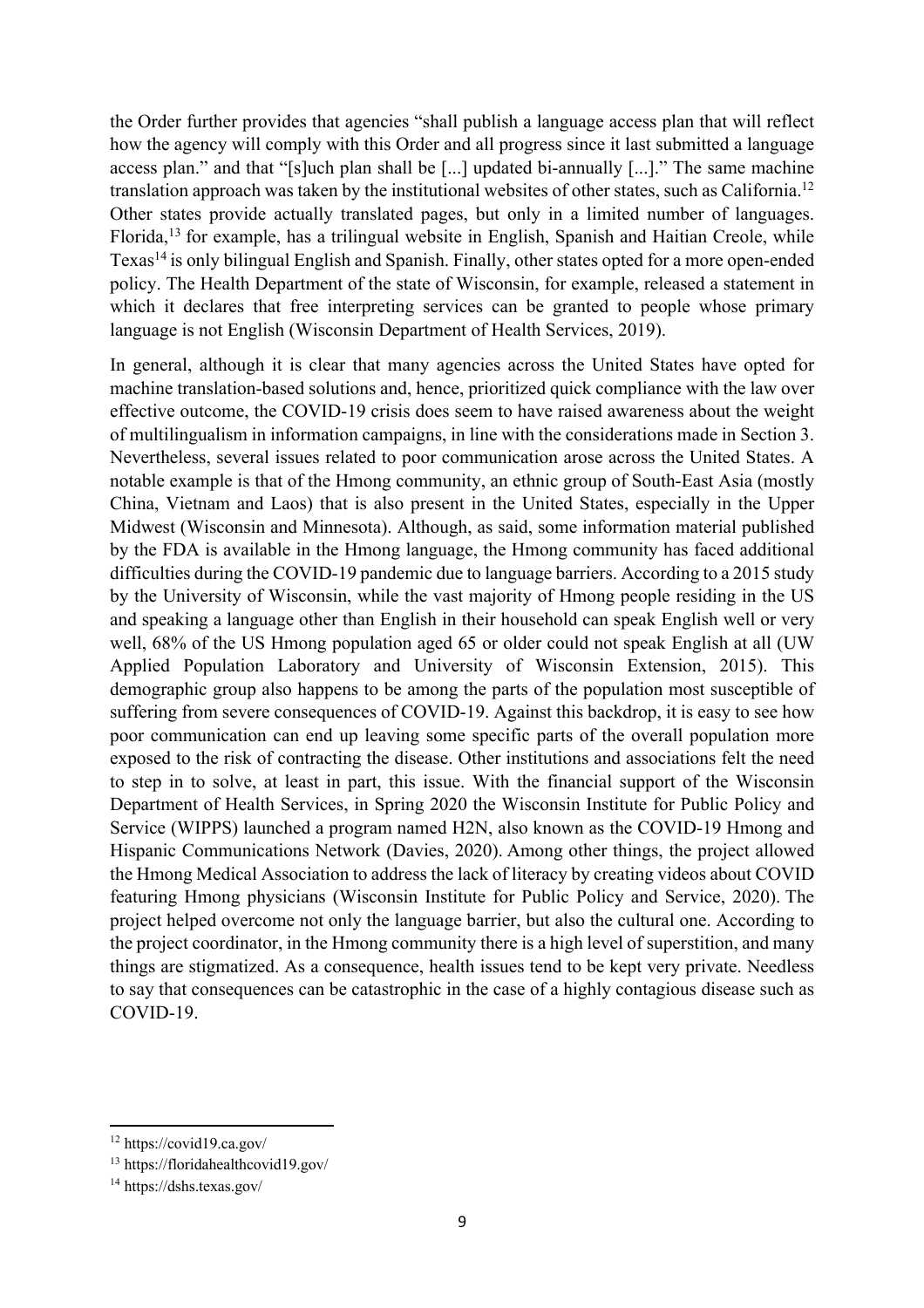#### Europe and the European Union

At the time of writing, the institutional website of the European Commission has information about COVID-19 in all 24 official languages of the European Union.<sup>15</sup> However, it was noted that in the early days of the pandemic the Commission published an official document on the disease in English only (Di Stefano, 2020). <sup>16</sup> Although translations were published in the following days and weeks, the fact that these documents were initially available exclusively in a language that, at the moment of publishing, was the native language of roughly 2% of the EU population and spoken fluently by another 10% is quite telling of the attention to multilingualism. This is all the more alarming and unexpected if one thinks that the EU possesses one of the most advanced translation and interpreting apparatuses of the world.17 However, while the EU addressed the lack of information in the official EU languages, issues remained concerning communication with ethnic minorities, as well as other direct or indirect difficulties related specifically to migrant communities. Examples of strategies addressing the difficulties encountered by migrant communities across the EU include information leaflets in 15 languages published the Portuguese Government<sup>18</sup> and online information available in 29 languages provided by the Belgian Government.<sup>19</sup> On the contrary, an example of lack of measures addressing such difficulties was the campaign aimed at reducing skepticism towards the vaccination launched by the Ministry of Healthcare of Slovakia. The campaign was harshly criticized for providing information in Slovak only, completely disregarding ethnic minorities (Szalay, 2021). The website of the campaign was subsequently updated to include an English and Hungarian version. In general, the lack of information in languages other than the country's official language(s) was noted to not only cause a non-homogeneous spread of information, but also to pass on the idea that minority languages are less important than official ones (Crnić-Grotić).

As mentioned in the introduction, the COVID-19 pandemic did not only cause disruption among minority communities because of language barriers only, but also on a general level. Member of the European Parliament Andor Deli addressed a parliamentary question to the Commission on April 21, 2020 on the subject "Difficult challenges faced by minority language media outlets during the pandemic."20 In particular, the question concerned the consequences suffered by the already struggling minority language media, with particular reference to national minority languages. Noting that media outlets are crucial for the maintenance and promotion of minority languages, he argues that the current funding from the EU is not enough to support the industry in this critical moment. The Commission replied by pointing out that it is aware of the unprecedented difficulties due to the pandemic and that it will keep encouraging financial institutions to lend more money to news media.21 Furthermore, the Commission said that it will continue co-funding specific internship opportunities in minority language media with a budget of 700,000 euros (European Commission, 2021).

<sup>15</sup> https://ec.europa.eu/info/live-work-travel-eu/coronavirus-response

<sup>&</sup>lt;sup>16</sup> The EU document in question is available here:

https://ec.europa.eu/commission/presscorner/detail/en/qanda\_20\_307.

<sup>&</sup>lt;sup>17</sup> The EU itself declares that "[t]he translation services of the Union institutions are the largest in the world in terms of size and variety of languages and themes covered" (European Commission, 2016).

<sup>18</sup> https://www.acm.gov.pt/-/covid-19-medidas-orientacoes-e-recomendacoes

<sup>19</sup> https://integratie-inburgering.be/corona-meertalige-info

<sup>20</sup> https://www.europarl.europa.eu/doceo/document/E-9-2020-002385\_EN.html

<sup>&</sup>lt;sup>21</sup> https://www.europarl.europa.eu/doceo/document/E-9-2020-002385-ASW\_EN.html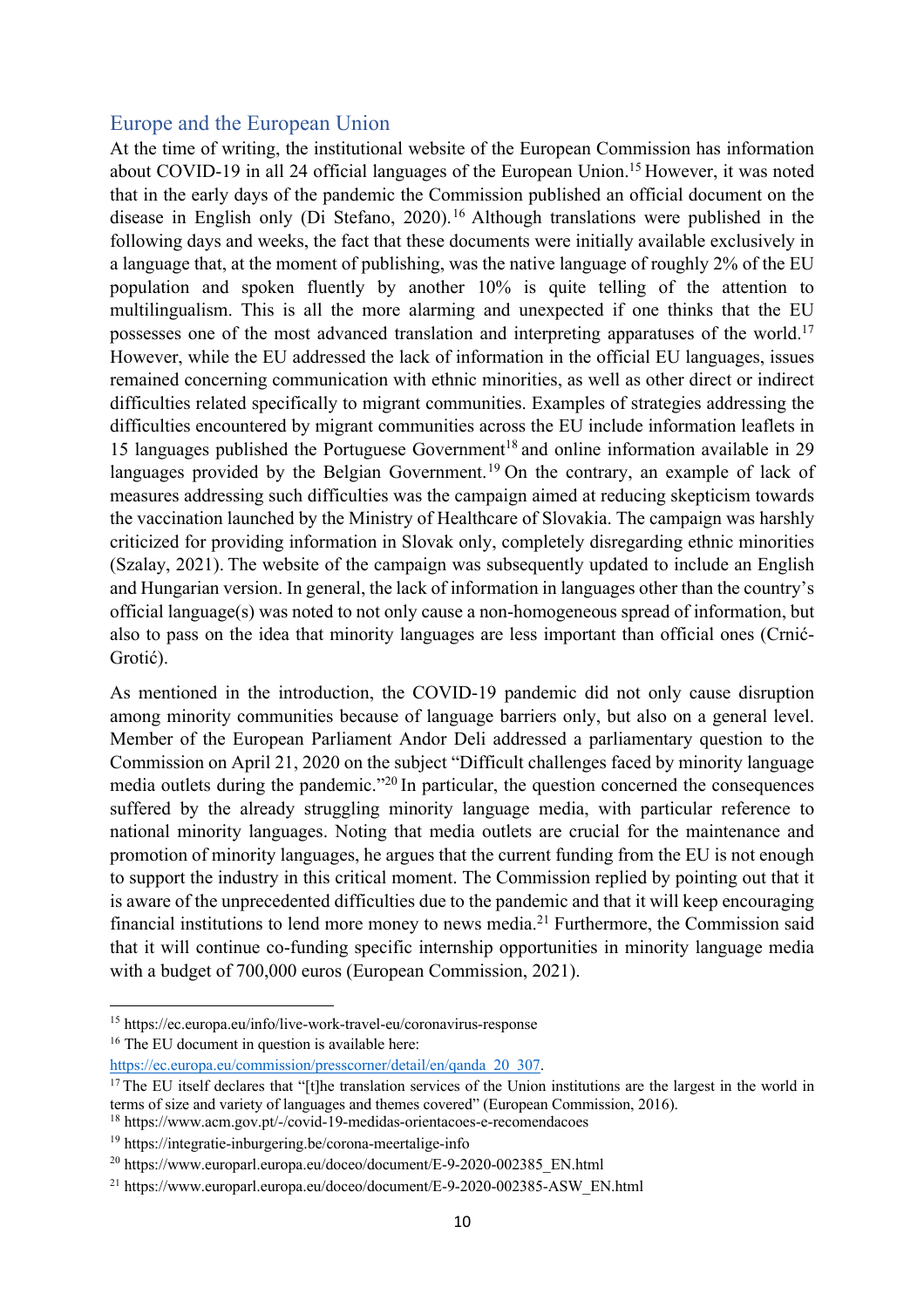The European Web Site On Integration (EWSI) reported that in the year 2020 the number of newly issued residence and work permits had plummeted like never before ("COVID-19's impact on migrant communities"). In order to counter the bureaucratic difficulties caused by the reduction in service provision, many countries have implemented measures relaxing renewal procedures. Spain and Italy, for example, relaxed many conditions pertaining the issuance of permits for foreign agricultural workers, who are crucial for the agricultural sector. Portugal and Sweden granted automatic temporary residence to asylum seekers whose applications could not be processed on time.

#### Denmark

During March 2021, two interest associations organized a webinar to discuss the situation of ethnic minorities in Denmark with respect to the COVID-19 pandemic, which saw the participation, among others, of the Danish Patient Safety Authority ("Denmark: COVID-19 and ethnic minorities - what works?"). Indeed, there was much preoccupation around the sudden rises in the number of COVID-19 cases in social housing projects throughout the country. According to BL Danish Social Housing, an association of Danish social housing organizations and one of the organizers of the webinar, social housing residents in Denmark are characterized by lower income and higher unemployment rate. At the same time, a large proportion of residents with an ethnic minority background live in social housing projects.<sup>22</sup> Noting the overrepresentation of people with non-Western backgrounds in the infected population, with some politicians, including the Prime Minister Mette Frederiksen, blaming it on cultural differences and accusing ethnic minority groups of not taking precautions seriously enough and undermining the efforts of the majority to stop the spread of the disease (Karkov, 2021). Although such positions were quickly dismissed by representatives of the migrant communities of Denmark (Nilsson, 2021), as well as by official statements by the United Nations on a global level (United Nations Human Rights, 2020), communication issues remained, but several good local-level practices were identified, such using young people to explain and spread accessible and multilingual information on digital platforms.<sup>23</sup> Some NGOs took the initiative to step in and provide multilingual information in minority languages. It is the case, for example, of the NGO Danish Refugee Council, that launched a website and a hotline providing information about COVID-19 in 12 different languages.<sup>24</sup>

#### United Kingdom

A quick look at the website of the UK National Healthcare System (NHS)<sup>25</sup> reveals that the provision of general health information in languages other than English is somewhat wanting. The only reference to sources in other languages can be find on the page "Health information in other languages"26, which is not directly accessible through the home page, but only through the "about us" page that is linked at the bottom of the home page. This page consists mostly of a list of external links redirecting to websites from other countries or organizations that deal with health issues. However, none of these links reports information specifically on COVID-

<sup>&</sup>lt;sup>22</sup> According to a 2008 report, about 60% of ethnic minority residents of Denmark lived in social housing (Vacher, 2008).

<sup>&</sup>lt;sup>23</sup> See for example: https://www.youtube.com/watch?v=e-oojIT76XE

<sup>24</sup> https://coronadenmark.dk/

<sup>25</sup> https://www.nhs.uk/

<sup>26</sup> https://www.nhs.uk/about-us/health-information-in-other-languages/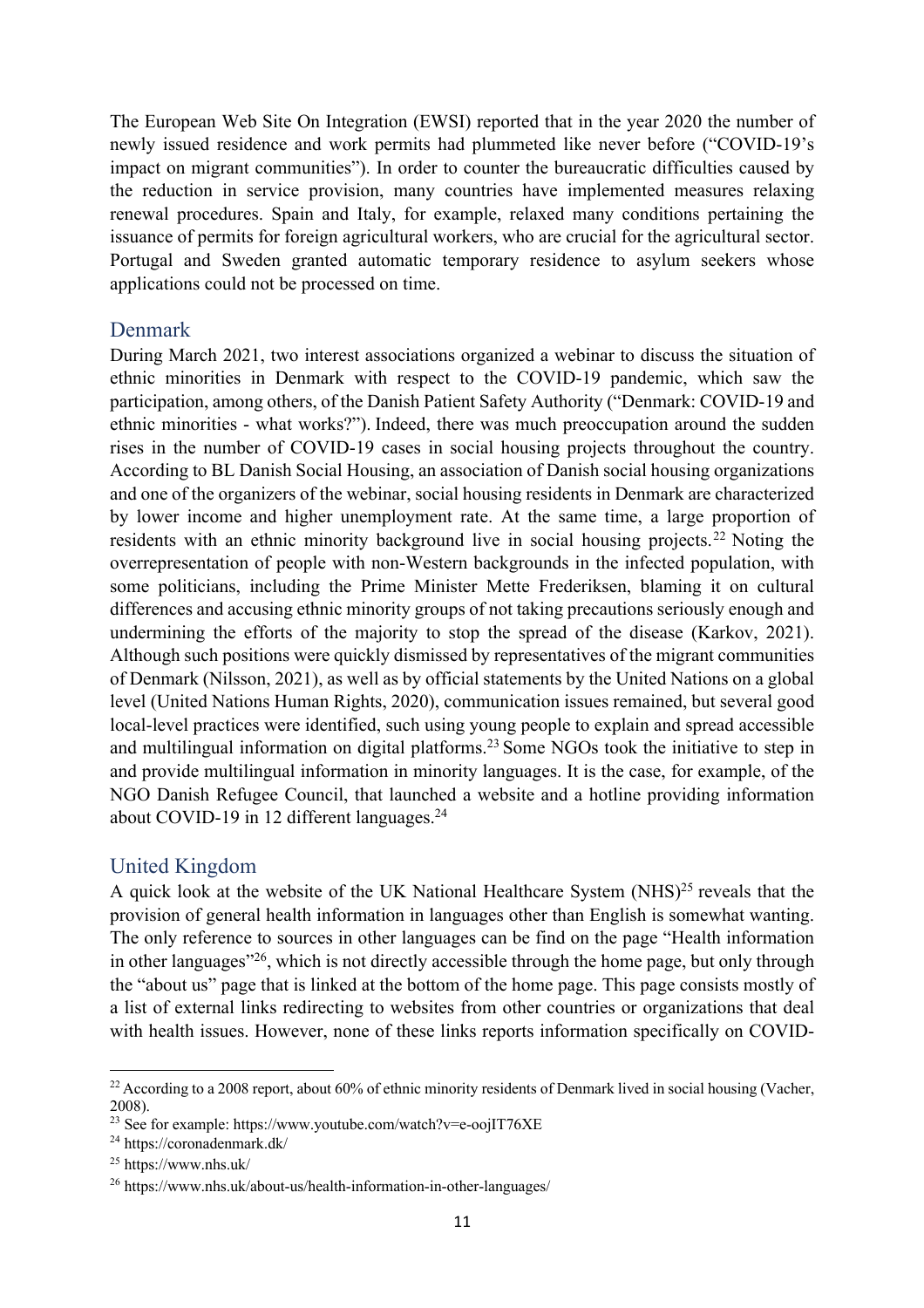19. Other than that, the page suggests using an online translator, while recognizing at the same time that "they may not always be able to interpret the meaning of larger or more complex pieces of information." I shall point out that a collection of multilingual videos about the COVID-19 vaccination campaign is indeed available on the NHS website, but the page is relatively hard to reach, even for a proficient user of English.27

The NHS website links to the versions of the websites of the four constituent nations of the UK. The website of NHS England  $^{28}$  and Northern Ireland<sup>29</sup> do not seem to provide any multilingual information at all, while the Welsh version<sup>30</sup> is bilingual English and Welsh. On the contrary, the Scottish website<sup>31</sup> provides information 12 different languages other than English, including British Sign Language. The amount of information varies from language to language, but information on COVID-19 is available in all of them.

As an example of virtuous measure, in order to address the issue of reaching people speaking a minority language during the vaccination campaign, Public Health Scotland (the Scottish national health education and promotion agency, part of the publicly funded healthcare system of Scotland)<sup>32</sup> started publishing a series of videos addressing vaccination in a number of different languages.33

According to a study published by Public Health England Public Health England (2020), there was a higher-than-average incidence of severe adverse outcomes within Black and minority ethnicities (BAME). Although the study does not address language issues, it does acknowledge that BAME groups "may face additional barriers in accessing services that are created by [...] language differences." This is confirmed the British Office of National Statistics (Office for National Statistics, 2020). It should be noted that this might be the consequence not only of a lack of multilingual information, but also of a deficiency in the provision of easy-to-read information. Khan, Asif, and Jaffery (2020) use various indexes of readability to evaluate different websites offering information about COVID-19. They find that the lack of easily readable information and of translated material may be one of the major causes of the uneven incidence of COVID-19 with severe symptoms.

#### Finland

According to a report<sup>34</sup> drafted by Skogberg et al.  $(2021)$ , the Finnish institute for health and welfare formed a Multilingual and Multichannel Coronavirus Communications Task Force in collaboration with the Finnish Ministry for Social Affairs and Health in response to the need for multilingual information. The main objective of the report was "to examine access to information, adherence to preventive measures and working conditions among persons who have migrated to Finland." In general, perceived sufficiency of information tended to be very

<sup>27</sup> https://www.england.nhs.uk/london/our-work/covid-19-vaccination-programme-2/covid-19-vaccinecommunication-materials/

<sup>28</sup> https://www.england.nhs.uk/

<sup>29</sup> http://online.hscni.net/

<sup>30</sup> https://111.wales.nhs.uk/

<sup>31</sup> https://www.nhsinform.scot/

<sup>32</sup> https://www.publichealthscotland.scot/

<sup>33</sup> https://www.youtube.com/playlist?list=PLdtTilZi8S7-n4\_\_p7z5IdVJBzBRIfxSx

<sup>&</sup>lt;sup>34</sup> Interestingly, the abstract of this report is available in 16 different languages in addition to Finnish and English, including a version in "Easy Finnish".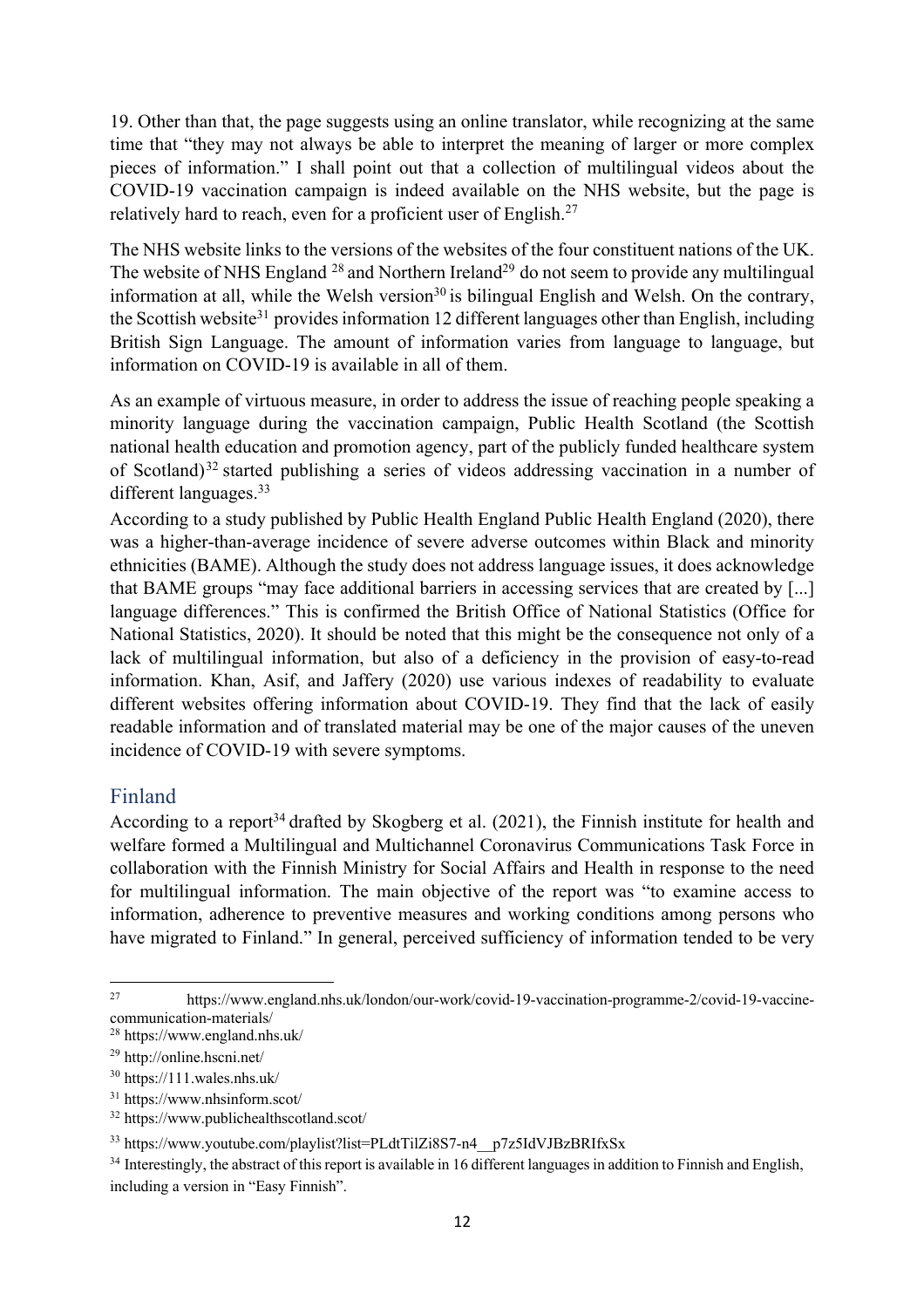high among respondents and in line with the general population. Nevertheless, migrants with only intermediate and basic skills in Finnish and/or Swedish reported lower levels of perceived sufficiency of information with respects to migrants proficient in those languages, pointing to the need to use simple language. In general, according to the report, Finland went a long way to providing multilingual information about the pandemic. Strategies were discussed together with representatives non-governmental and religious associations of the various migrant communities of Finland, and included the provision of textual, audiovisual and infographic material translated in up to 24 different languages and disseminated through various channels, such as television, web pages and social media. Interestingly, Skogberg et al. (2021) find several differences across migrants coming from different countries. While they found that perceived sufficiency of information was lowest among migrants from Latin America and highest among those coming from Estonia, they found that adherence to the recommended behavior were lowest in the latter group. Indeed, as rightly pointed out by the authors, knowledge does not necessarily translate into practice.

#### China

In February 2020, during the very first phases of the outbreak of the COVID-19 pandemic in the People's Republic of China (PRC), Chinese linguists from various universities, such as Beijing Language and Culture University, Wuhan University, Huazhong Normal University, formed a 40-member group named "Epidemic Language Service Corps" ("战疫语言服务团", in Chinese)<sup>35</sup> (Li, Zhao, and He, 2020). Among other things, this group developed the "Hubei Dialects Glossary for Fighting Epidemic" ("抗击疫情湖北方言通"), and the "Concise Chinese for Fighting Epidemic" ("疫情防控简明汉语"). Furthermore, with the support of and in collaboration with the Ministry of Education and the State Language Commission, linguists from the Beijing Language and Culture University developed the "Foreign Language Glossary for Fighting Epidemic" ("疫情防控外语通") to provide language services for international students and other foreigners in China (Cao, 2020).

Chinese provinces and municipalities started offering multilingual services early on during the pandemic. An example is Beijing Municipality, which activated a hotline providing services in eight languages in addition to Chinese (Zhu, 2020). Operators are able to address questions in Chinese or English but are also trained to distinguish other languages. In the case of a call other than in English or Chinese, the operator can activate a three-way call with an interpreter Beijing Foreign Studies University (Hua, 2021). Besides, upon arrival at an airport or railway station in Beijing, travelers using a Chinese phone number receive an automatic message reminding them of the hotline (China Daily, 2021). Some healthcare institutions took the initiative of addressing language barriers due to local dialects. For example, a medical team from China's Shandong Province compiled a Wuhan dialect phrasebook to help health workers that came from all over the country to communicate with local people (Xu, 2020).

As a testimony to the importance gained by language issues during emergencies during the pandemic, the 13th Five-Year Plan for the Development of the State Language and Writing Industry of 2020 explicitly calls for "providing language services for large-scale international events and disaster relief, and improving language emergency and assistance services capabilities" (Liu, 2020). Starting from the acknowledgement that more than 80 different

<sup>&</sup>lt;sup>35</sup> More literally, "language service corps for fighting the epidemic".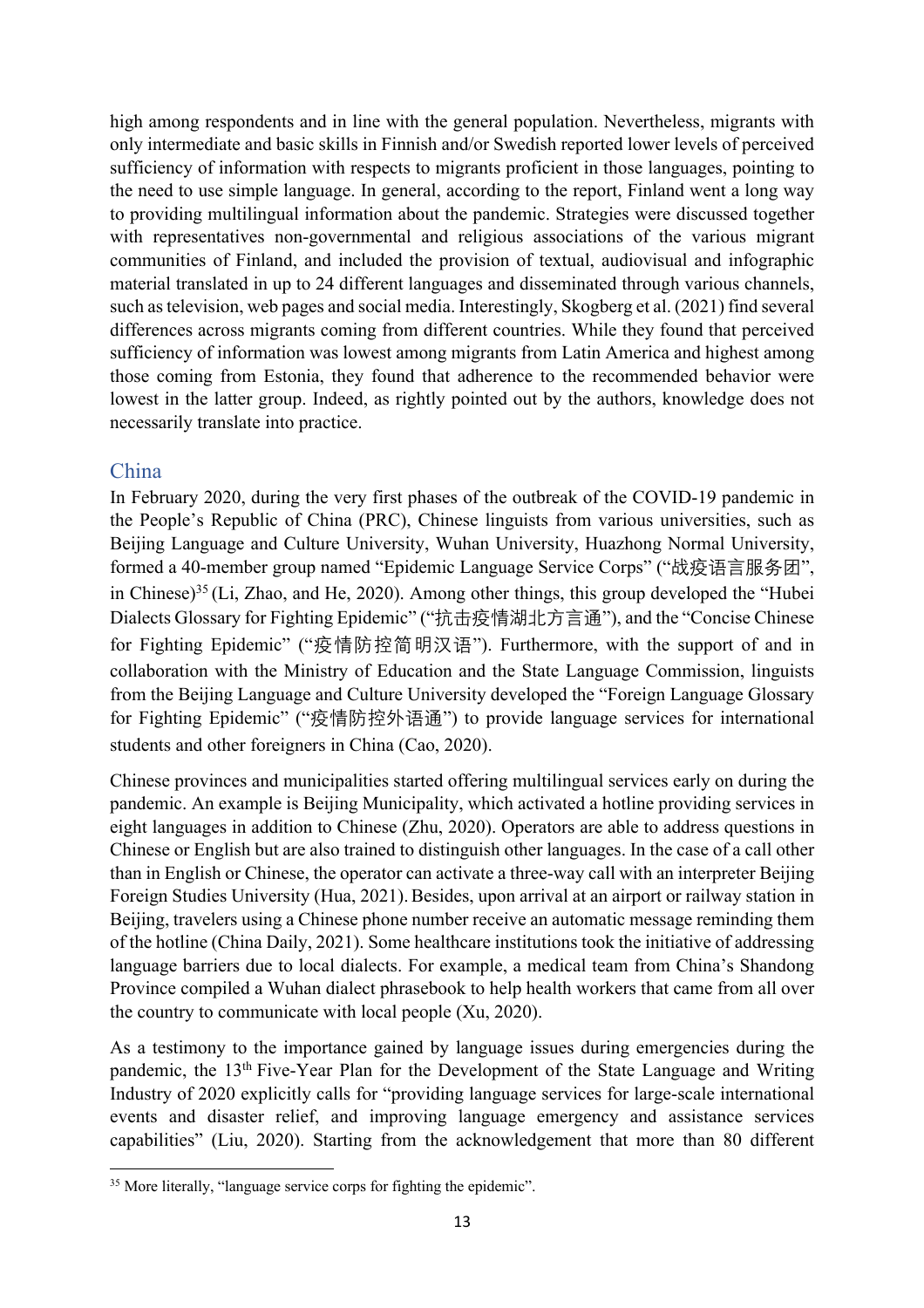languages are spoken on the Chinese territory, in addition to dialects and other vernaculars, and that not everyone is accustomed to using Mandarin to communicate in their daily life, the document states that strengthening language services to accommodate the need of all Chinese people relying on the most advanced technological infrastructure will be crucial in the future. This idea fits perfectly in PRC President Xi's view of the "two communities" ("两个共同体", in Chinese), which is rooted in the idea that there exists an inseparable Chinese national community composed of all Chinese people with a shared common future (Zhou, 2020). <sup>36</sup>

#### The Deaf community

It is interesting to notice that during the COVID-19 crisis a lot of attention was paid to the needs of the Deaf community throughout the world. Indeed, many people became accustomed to seeing interpreters of various sign languages during televised institutional briefings held by the governments (Stine, 2021). United Nation Secretary-General António Guterres expressed an overarching feeling of inclusion for people with disabilities by saying that "[w]e have a unique opportunity to design and implement more inclusive and accessible societies" (Guterres, 2020). This is another sign not only of the increased awareness of the long-neglected needs of the Deaf community, but also of the need to reach as many people as possible to hedge the spread of the pandemic.37 To do this, as is the case for spoken languages, it is crucial that information is provided also in sign languages. However, there are needs that are peculiar to the Deaf community. Many users of sign languages (though not all of them) rely on lip reading when communicating with hearing people. However, the obligation to wear a mask has made this impossible, creating stress and discomfort in many deaf individuals (Stine, 2020). McKee et al. (2020) propose a number of measures to address the difficulties specifically encountered by the Deaf community. They recommend that hospitals should rely on sign language interpreters specialized in medical communication, whether on place or remotely. In addition to this, they suggest using transparent masks and communication boards to ease communication with deaf or hard of hearing patients. Alternatively, they recommend the use of so-called captioning apps, that is, speech-to-text converters that the medical staff can use to quickly transcribe their words for the patients to read. These measures are in line with the recommendations of various associations in support of the rights of Deaf people, such as the World Federation of the Deaf. In addition to the measures mentioned above, they also recommend that information be made available in text format in public spaces and that it be accompanied by a QR giving access to the same information in the national sign language (World Federation of the Deaf et al., 2020).

<sup>&</sup>lt;sup>36</sup> The concept of "Two communities" put forward by China's Communist Party refers to 1) the national community of people in China and 2) the cultural community of Chinese people living in China and abroad. The idea is that, while there is a Chinese national interest, there is also an idea of "Chinese" as a culture. While not all culturally Chinese people speak Mandarin or belong to the Han ethnicity (the largest ethnic group in China), they all share a common future and therefore should be thought of as a community acting in their own best common interest. <sup>37</sup> It should be noted, however, that resorting to sign language interpreters was not always a voluntary act of inclusion. In the case of the United States, for example, the National Association of the Deaf needed to take the matter to the federal court against the Trump administration. Thanks to this landmark lawsuit, that ended in favor of the National Association of the Deaf, American Sign Language interpreters need now to be included in every televised briefing of the federal administration (for more details on this case, see https://clearinghouse.net/detail.php?id=17798)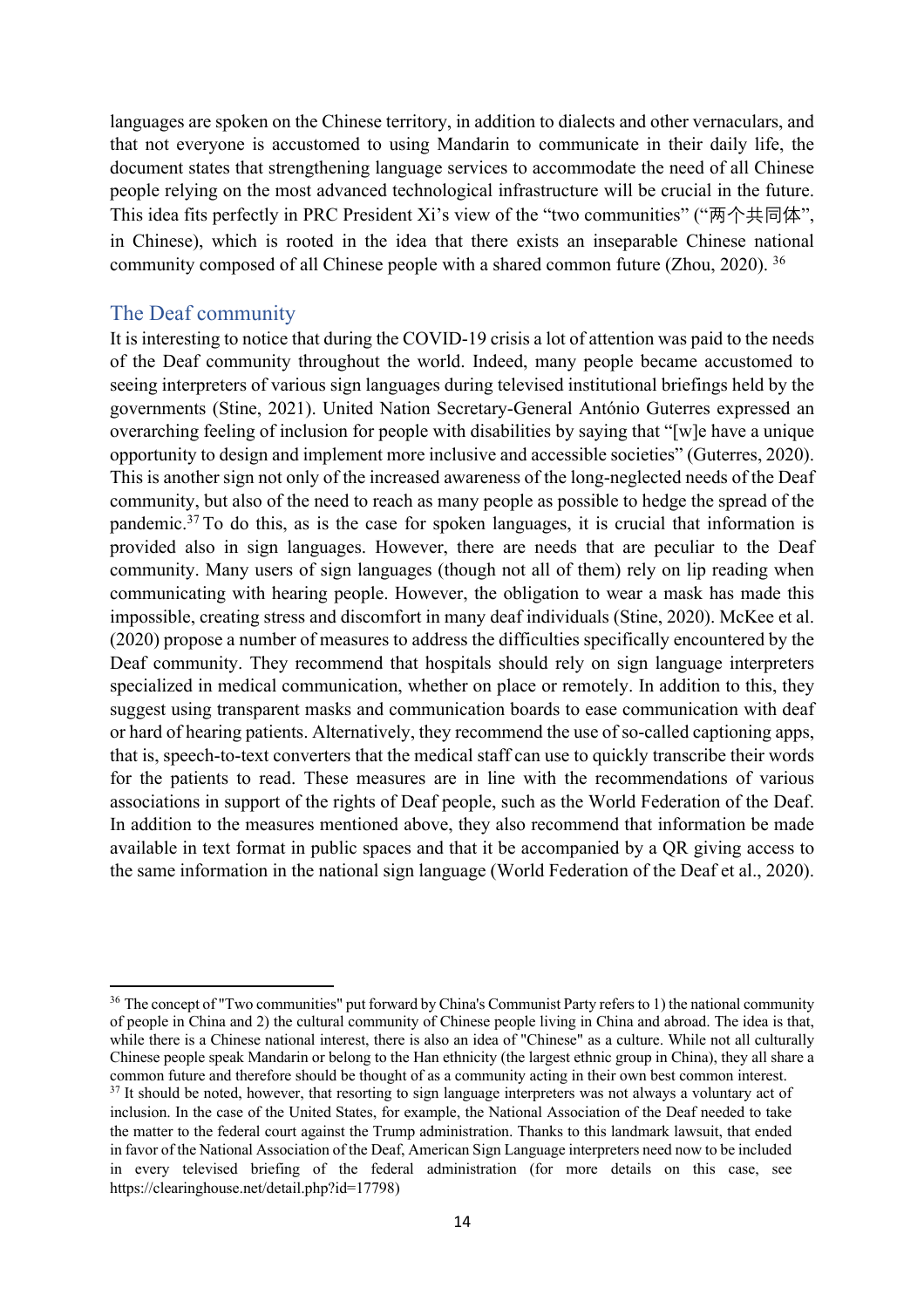# Discussion and conclusion

It is easy to see that the interventions across the various countries discussed in Section 4 were mostly developed with a view to accommodating the needs of settled minority communities. Indeed, the selection of languages for the information campaign was mostly based on national demographics. As we said, this is seemingly a good strategy to maximize the amount of people reached by the information campaign, as long as there are no particular changes in the demolinguistic profile of a country. However, this practice proves way more ineffective when the linguistic background of the population changes significantly.

In general, there seems to be an overall recognition that acknowledging and addressing the issues related to multilingualism is essential during emergency crisis. However, this is hardly systematic. Olofsson (2011), for example, discusses the example of a Swedish municipality taking on a much more pragmatic approach that partly disregarded multilingualism (quoting one of the interviews reported by the author, "you can't save them all, and if you manage to save 84% you've done a good job"). Furthermore, there seems to be a general tendency to evaluate the efficacy of measures to address multilingualism from a top-down perspective (Sellnow et al., 2015). In other words, communication is considered successful if the sender of the message could transmit the message accurately. This view is based on the potentially wrong assumption that, in this way, the receiver of the message will automatically respond effectively. However, this approach disregards the emotional and psychological impact of communication on the receiver, potentially compromising its effectiveness.

The development of increasingly accurate translation-enabling technologies is going to be crucial in the management of multilingualism during emergency crises. However, exclusive reliance on technologies might lead to other problems. Moser-Mercer, Kherbiche, and Class (2014) discuss the example of crowd translation, the practice where a large number of translators work on the same translation project through an online platform. While this practice speeds up the translation process, it might lead to poorly translated texts and could prove very challenging in terms of management. Zhang and Wu  $(2020)$  present the case of the WeChat<sup>38</sup> group "疫区翻译服务义工小组" ("volunteer translation services for epidemic areas"), in which volunteer translators provided translation in nine languages, namely English, French, Japanese, Korean, Portuguese, Russian, Spanish, Thai, and Vietnamese. It should be noted that many translators were not formally trained as such and many of those who were, had not been working as translators for many years. Zhang and Wu (2020) note that this type of bottom-up approach rooted in people's initiative proved much faster than the traditional top-down approach, as it could tiptoe many of the bureaucratic barriers usually encountered by government measures during the implementation process. Besides, this approach allows to access directly a very wide base of multilingual resources scattered all over the world. However, the authors also discuss several critical issues related to this approach. First, there were quality issues. While China counts many foreign language programs across the country (Zhao, 2016), the extreme bias in favor of English language programs (as well as other programs taught through the medium of English) created a huge imbalance in terms of competences of translation providers, with translators of "smaller" languages being on average less skilled. Therefore, it was not possible to provide revision precisely for those languages that needed it the most. Obviously, mistakes or even small inaccuracies can have serious consequences in emergency situations. The second main critical issue discussed by Zhang and Wu (2020) was

<sup>38</sup> WeChat, or 微信 (*Wēixìn*) in Chinese, is a messaging and social media platform widely used in China.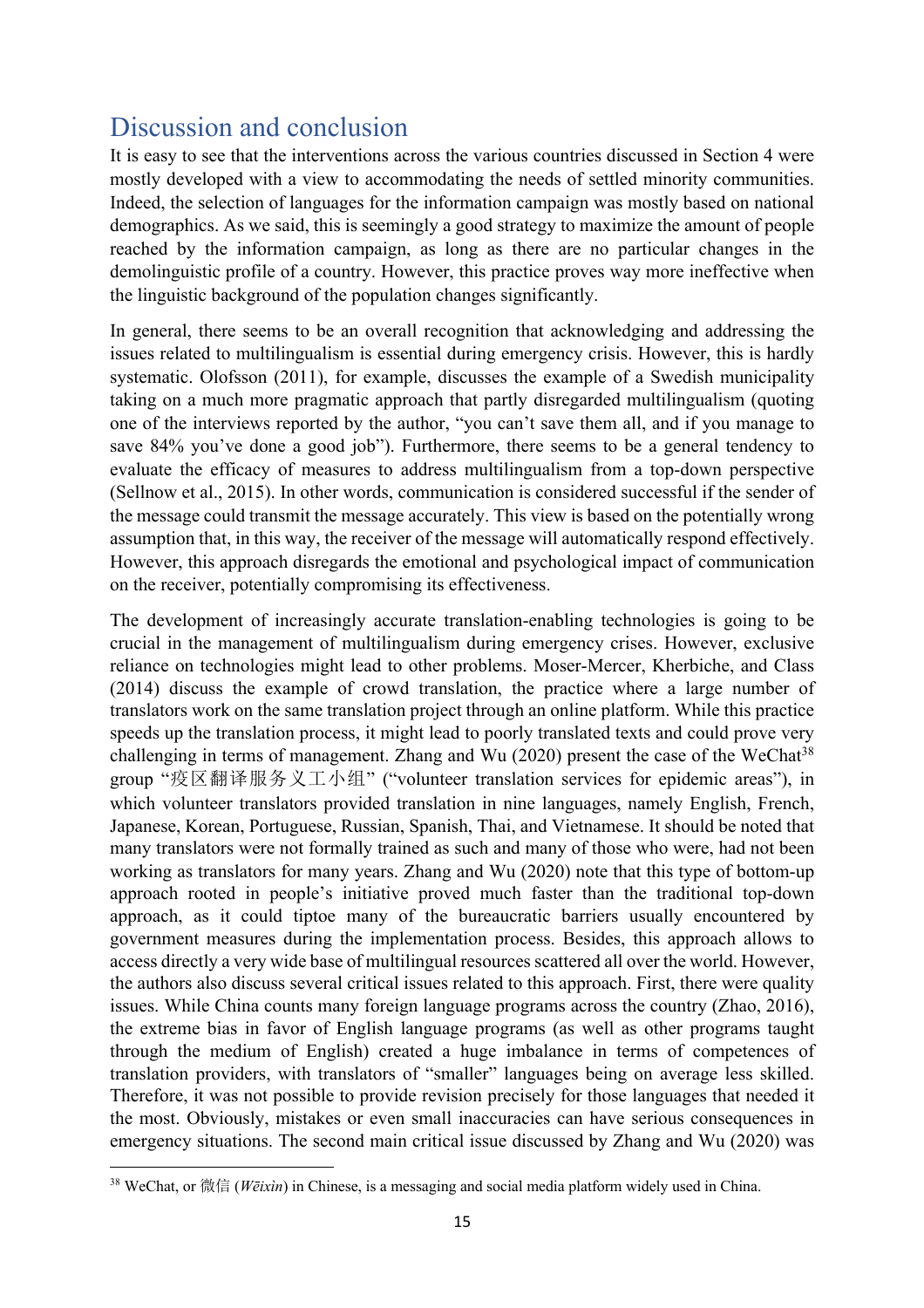the lack of resource management. Due to the absence of an effective central mechanism for the division of labor, many translation tasks were done multiple times, resulting in a massive waste of resources. Furthermore, one should not forget that language services are only useful if they are able to reach the people who are in need of them. Developing online platforms for the spread of information is certainly a valuable strategy, but it risks being ineffective if people who need this information are unable to access them. Besides, within communities that are left out of the information flow, there might be other factors that exacerbates the isolation for some specific sub-groups. For example, in a 2018 report, the OECD noted that there exists a significant digital gender divide that disfavors women and that this divide is partly due to socio-cultural norms (OECD, 2018).

In light of all the considerations made in the previous pages, we can now try to provide some recommendations or, rather, some orientations to handle language-related issues during emergency situations.

We reviewed many examples of measures that were implemented around the world during emergency situations, especially the COVID-19 pandemic. We can conclude that, while many potential solutions. Ideally, before developing and implementing policies to address language needs during emergency situations, one should classify the intervention by assessing two aspects, namely:

- 1. the type event that caused the emergency, and
- 2. the demolinguistic setting in which the emergency is unfolding.

This distinction is crucial to understand better how the institutions should act. Assessing the first dimension is essential to figure out the type of linguistic resources that need to be deployed, while the second dimension allows relevant institutions to understand better the linguistic background of intervention addressees and their specific language needs. This idea is maybe better explained through an example. Let us consider two emergency situations, a global pandemic and a natural disaster, such as an earthquake. Both these events will cause people to have similar needs in terms of type of information, i.e. mostly medical, as opposed to, say, information on the prevention of terrorism, which may be mostly related to safety measures. Therefore, they will both call for the deployment of language resources specifically addressing medical needs, such as medically trained interpreters and machine translation devices specifically trained with medical corpora. However, the specific languages to be addressed may differ substantially, which leads us to the second dimension. In the case of a global pandemic, it is reasonable to base the selection of languages for communication on the linguistic demographics of each country. On the contrary, a natural disaster might trigger massive population displacement to neighboring countries. In that case, it will be essential to select languages not based on the local population, but of the population that was hit by the disaster. However, this distinction is not clear-cut. There are also hybrid cases that fall somewhat in the middle. For many countries, it was specifically the case of the COVID-19 pandemic, that happened in the middle of a migrant crisis. In Italy, for example, the Government had to take measures that would address the needs of African migrants coming from Libya, not just as migrants in search of refuge and/or better economic opportunities, but also as people particularly at risk of contracting the disease.39

Concerning the increasing reliance on technologies in the provision of language services during emergency situations, it is clear that it is an absolutely necessary step. However, this should be

<sup>39</sup> https://temi.camera.it/leg18/temi/emergenza-da-covid-19-le-misure-in-materia-di-immigrazione.html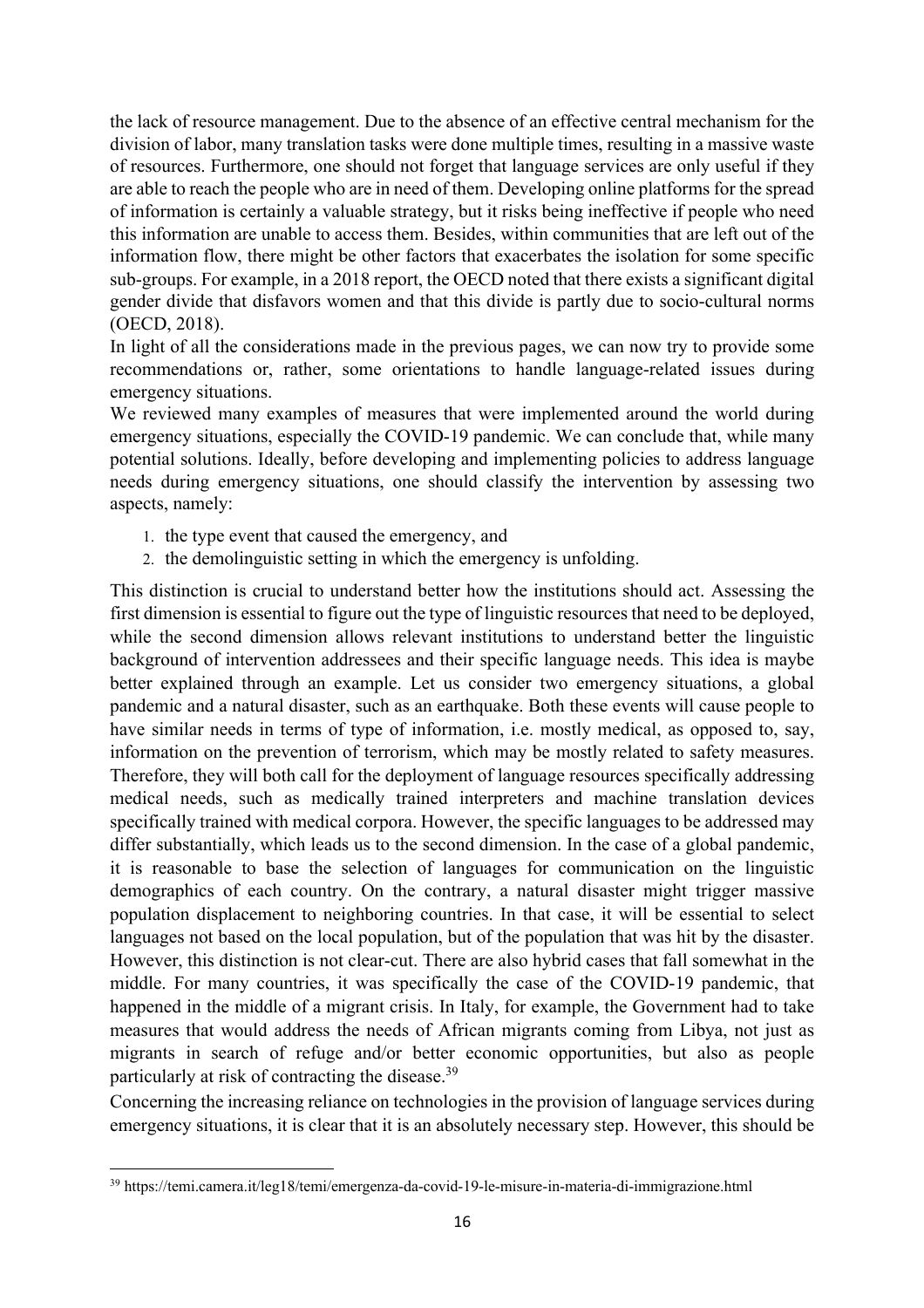done under some form of supervision from the government to avoid wasting resources, as we saw in the previous section. Therefore, institutions can learn from all the bottom-up initiatives started during the COVID-19 pandemic and adopt them for the future with the due improvements.

Finally, we noted that language-related issues are not just language-related. Preparing effectively to address potential language barriers during emergency situations cannot and should not be limited to setting up quick and reliable translation and interpreting services. It should also include at least some basic training for all workers involved in the management of the crisis about the general situation of a language minority community. In Section 2 we mentioned the case of Kurds in Greek refugee camps, who were wrongly assumed to speak all the same language and to have a seemingly paradoxical preference to receive information in languages other than their own. It is not surprising that humanitarian aid workers were unaware of issues surrounding the Kurdish dialects and the reasons why many Kurds are actually unable to read them, but some fundamental cultural training would have been of great support and would have most likely avoided some inefficiencies and difficulties during communication. As language is among the main manifestation of ethnic diversity (if not *the* main one), it is deeply intertwined with the culture of its speakers. Therefore, an appreciation of the cultural background of the people involved in the emergency situation is crucial for the smooth flow of information. Mikolič Južnič and Pokorn (2021) discuss the difference between "intercultural mediators" and "community interpreters", who are, respectively, more focused on the cultural aspects and the purely linguistic tasks. Both figures play a vital role in emergency contexts, but as it is not always possible to involve specialized cultural mediators, smooth communication only be achieved through the implementation of courses specifically aiming at getting aid workers familiar with the culture. In order to achieve this level of organization it is necessary to develop a form of "language intelligence service". This could be thought of as a standing commission entrusted with the task of assessing the language resources needed to face potential emergency situations, for example by keeping continuous track of the changes in the linguistic demographics of all the surrounding countries. This commission could also provide recommendations in terms of language education, in order to avoid imbalances that cause an excess of resources for certain languages and a lack thereof for other languages.

### Acknowledgements

This research was kindly supported by the Covid Research Recovery Fund of the Department for the Economy (NI).

## References

Betancourt, Joseph et al. (2005). "Cultural Competence and Health Care Disparities: Key Perspectives And Trends". In: *Health Affairs* 24 (2), pp. 499– 505. DOI: https://doi.org/10.1377/hlthaff.24.2.499.

Civico, Marco (2020). "Complexity Theory: Applications to Language Policy and Planning". PhD thesis. University of Geneva.

Consolini, Giuseppe and Massimo Materassi (2020). "A stretched logistic equation for pandemic spreading". In: *Chaos, solitons, and fractals* 140, p. 110113. DOI: https://doi.org/10.1016/j.chaos.2020.110113.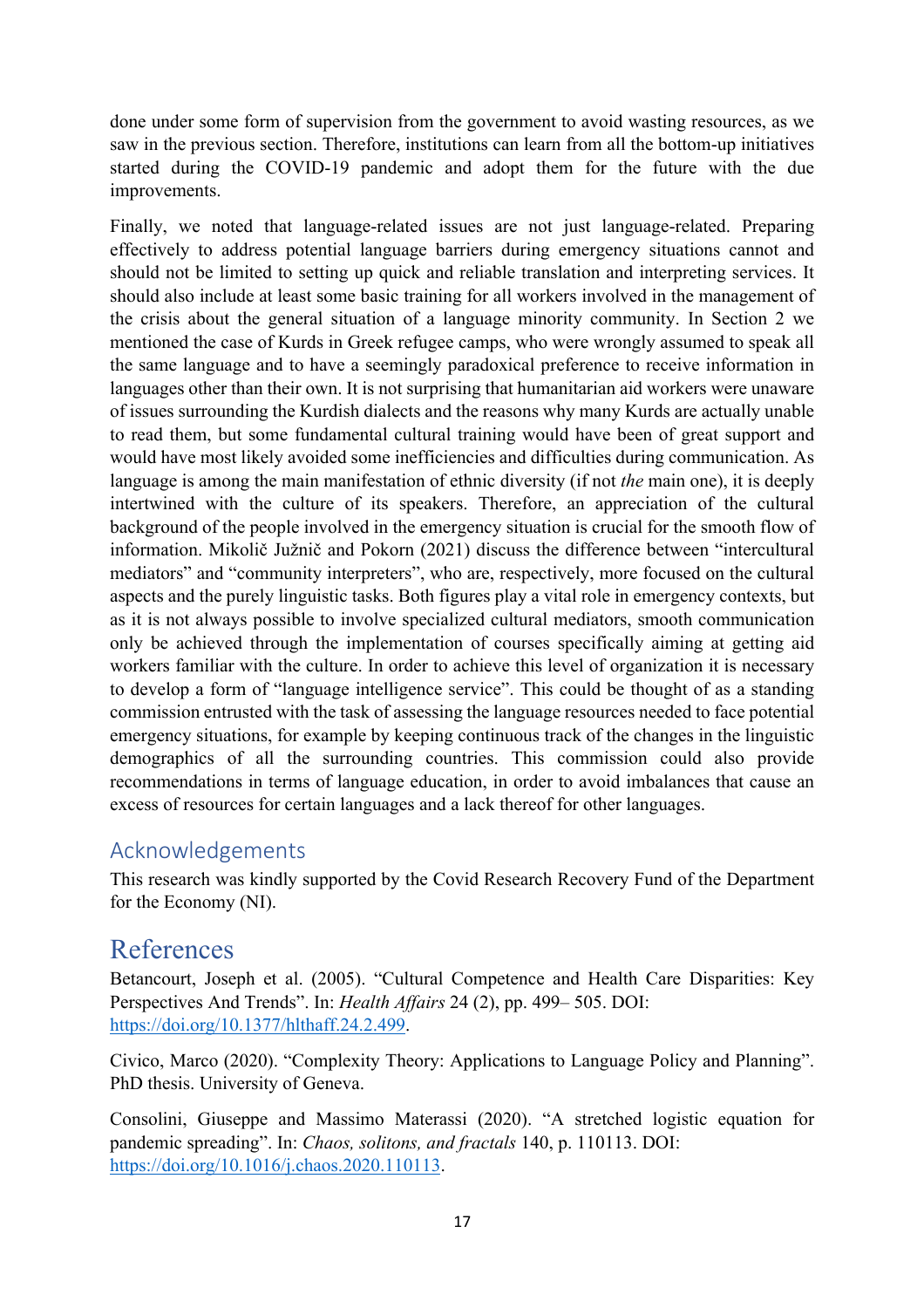Crowley, Ryan (2010). *Racial and Ethnic Disparities in Health Care, Updated 2010*. Tech. rep. Philadelphia: American College of Physicians. url:

https ://www.acponline.org/system/files/documents/advocacy/current\_policy\_papers/assets/ra cial\_disparities.pdf.

Flores, Glenn (2005). "The impact of medical interpreter services on the quality of health care: a systematic review". In: *Medical care research and review* 62 (3), pp. 255–299. DOI: https://doi.org/10.1177/1077558705275416.

European Commission (2016). "Interpreting and translating for Europe". URL: https://ec.europa.eu/info/sites/default/files/en\_print\_2016.pdf.

European Commission (2021). "Eu-Funded Projects to Support the News Sector, Media Freedom and Pluralism". URL:

https://ec.europa.eu/newsroom/dae/redirection/document/67352.

Ghandour-Demiri, Nada (2017). *Language and Comprehension Barriers in Greece*'*s Migration Crisis. A Study on the Multitude of Languages and Comprehension of Material Provided to Refugees and Migrants in Greece*. Tech. rep. Translators without Borders. URL: https://translatorswithoutborders.org/wp-content/uploads/2017/07/Language-Comprehensionbarriers.pdf.

Harvard Humanitarian Initiative (2011). *Disaster Relief 2.0. The Future of Information Sharing in Humanitarian Emergencies*. Tech. rep. Washington, D.C./Berkshire: UN Foundation and Vodafone Foundation Technology Partnership. URL:

https://reliefweb.int/sites/reliefweb.int/files/resources/4686CA7489E8DA0685257861005541 27-Fu ll\_report.pdf.

Hester, Vaughn, Aaron Shaw, and Lukas Biewald (2010). "Scalable crisis relief: Crowdsourced SMS translation and categorization with mission 4636". In: *Proceedings of the First ACM Symposium on Computing for Development (ACM DEV'10)*. New York: ACM, pp. 1–7.

International Covenant on Civil and Political Rights (1976). URL: https://www.ohchr.org/en/professionalinterest/pages/ccpr.aspx.

Jung, Juergen, James Manley, and Vinish Shrestha (2021). "Coronavirus infections and deaths by poverty status: The effects of social distancing". In: *Journal of Economic Behavior and Organization* 182, pp. 311–330. DOI: https://doi.org/10.1016/j.jebo.2020.12.019

Khan, Sobia, Ashar Asif, and Ali Emad Jaffery (2020). "Language in a Time of COVID-19: Literacy Bias Ethnic Minorities Face During COVID-19 from Online Information in the UK". In: *Journal of Racial and Ethnic Health Disparities*. DOI: https://doi.org/10.1007/s40615-020- 00883-8.

Knuesel, Steven et al. (2020). "Language Barriers, Equity, and COVID-19: The Impact of a Novel Spanish Language Care Group". In: *Journal of Hospital Medicine* 16 (2), pp. 109–111. DOI: https://doi.org/10.12788/jhm.3542.

Kreps, G. et al. (2005). "The Critical Role of Communication in Preparing for Biological Threats: Prevention, Mobilization, and Response". In: *Community preparedness and response to terrorism: Communication and the media*. Ed. by H. D. O'Hair, R. Heath, and G. Ledlow. Westport, CT: Praeger Publishers, pp. 191–210.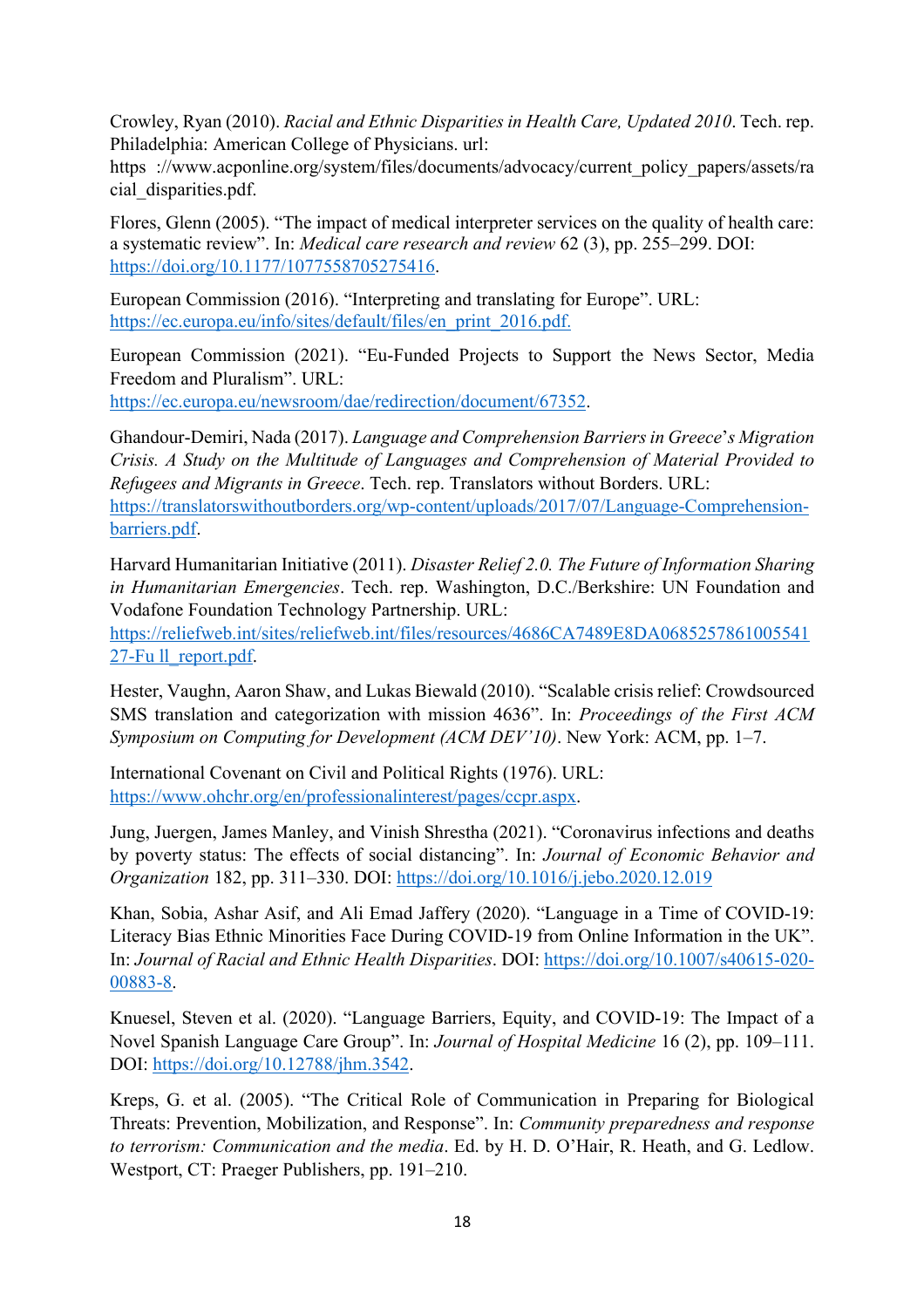Lewis, William, Robert Munro, and Stephan Vogel (2011). "Crisis MT: Developing a cookbook for MT in crisis situations." In: *Proceedings of the Sixth Workshop on Statistical Machine Translation*. New York: ACM, pp. 30–31.

Li, Yuming, Shiju Zhao, and Lin He (2020). ""战疫语言服务团" 的实践与思考 [The Practice of and Reflections on "Epidemic Language Service Corps"]". In: 语言战略研究 *[Language Strategy Research]* 5 (3), p. 23. DOI: https://doi.org/10.19689/j.cnki.cn10-1361/h.20200302.

Li, Yuming et al. (2020). "Conceptualizing national emergency language competence". In: *Multilingua* 39 (5), pp. 617–623. DOI: https://doi.org/10.1515/multi-2020-0111.

Manson, Aaron (1988). "Language Concordance as a Determinant of Patient Compliance and Emergency Room Use in Patients with Asthma". In: *Medical Care* 26 (12), pp. 1119–1128. DOI: https://doi.org/10.1097/00005650-1 98812000-00003.

McKee, Michael, Christa Moran, and Philip Zazove (2020). "Overcoming Additional Barriers to Care for DHH Patients during COVID-19". *JAMA Otolaryngology Head Neck Surgery* 146 (9), pp. 781–782. DOI: https://doi.org/10.1001/jamaoto.2020.1705.

Mikolič Južnič, Tamara, and Nike Pokorn (2021). "In Search of the Essential Competences for Overcoming Language Barriers in Public Services". In: *ELOPE: English Language Overseas Perspectives and Enquiries*, 18 (1), pp. 15–35. DOI: https://doi.org/10.4312/elope.18.1.15-35.

Moser-Mercer, Barbara, Leïla Kherbiche, and Barbara Class (2014). "Interpreting conflict: Training challenges in humanitarian field interpreting". In: *Journal of Human Rights Practice*  6 (1), pp. 140–158.

O'Brien, Sharon (2016). "Training Translators for Crisis Communication: Translators Without Borders as an Example". In: *Mediating Emergencies and Conflicts: Frontline Translating and Interpreting*. Ed. by Federico M. Federici. London: Palgrave Macmillan UK, pp. 85–111. DOI: https://doi.org/10.1057/978-1-137-55351-5\_4.

OECD (2018). "Bridging the Digital Gender Divide – Include, Upskill, Innovate". URL: https://www.oecd.org/digital/bridging-the-digital-gender-divide.pdf.

Olofsson, Anna (2011). "Organizational Crisis Preparedness in Heterogeneous Societies: The OCPH Model". In: *Journal of Contingencies and Crisis Management* 19 (4), pp. 215–226. DOI: https://doi.org/10.1111/j.1468-597 3.2011.00652.x.

Pamuk, Elsie et al. (1998). *Health, United States, 1998. Socioeconomic Status and Health Chartbook*. Tech. rep. U.S. Department of Health and Human Services. URL: https://www.cdc.gov/nchs/data/hus/hus98cht.pdf.

Paton, Alexis, Fooks, Gary, Maestri, Gaja, and Lowe, Pam (2020). *Submission of evidence on the disproportionate impact of COVID 19, and the UK government response, on ethnic minorities and women in the UK*. URL:

https://publications.aston.ac.uk/id/eprint/41460/1/Submission of evidence for Select Com mittee Aston University pdf.pdf.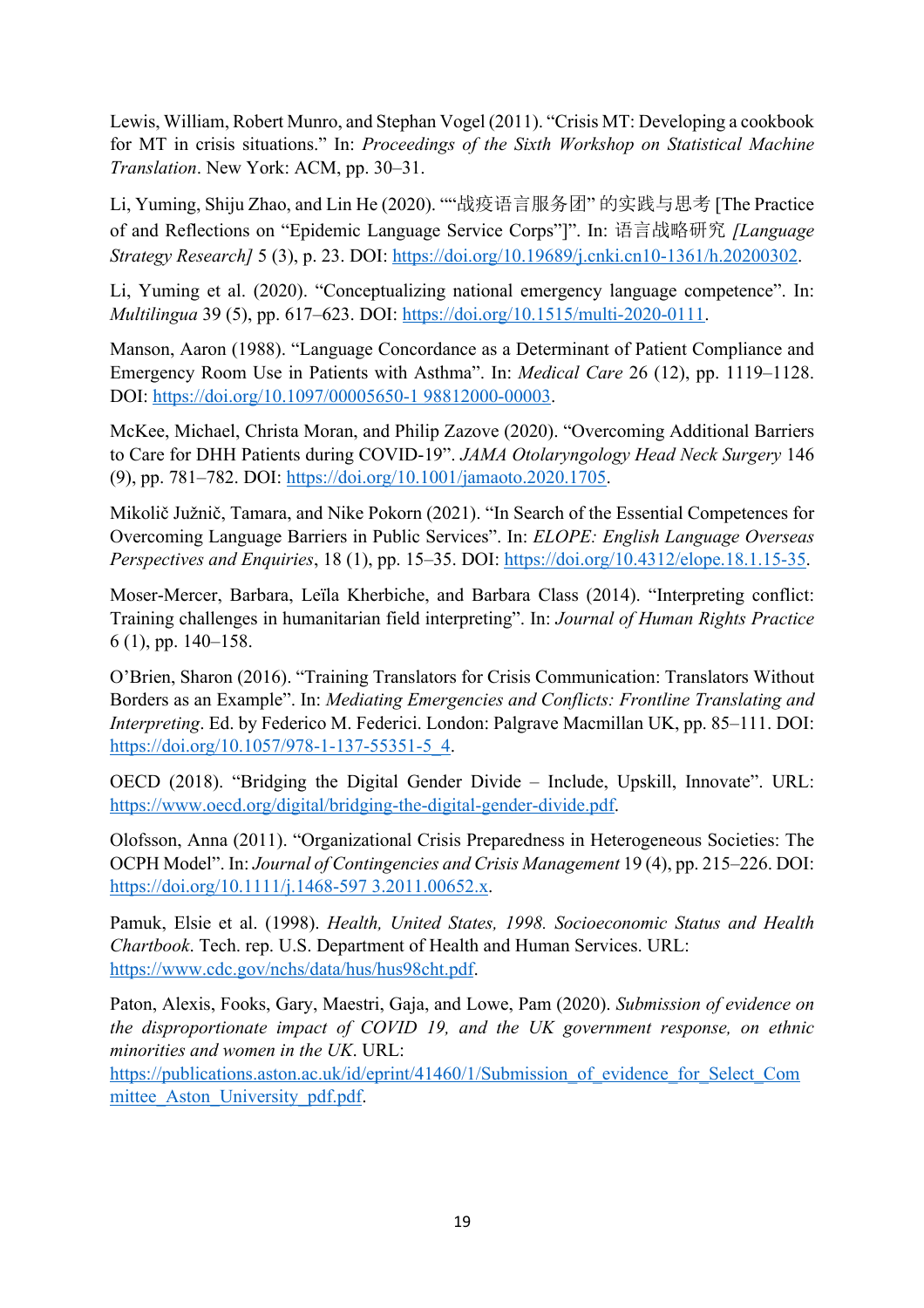Public Health England (2020). *COVID-19: review of disparities in risks and outcomes*. Tech. rep. Department of Health and Social Care. URL:

https://assets.publishing.service.gov.uk/government/uploads/system/uploads/attachment\_data/ file/908434/Disparities in the risk and outcomes of COVID August 2020 update.pdf.

Rubio Blanes, Berta (2020). "Modèle pour la gestion de la communication multilingue dans un centre d'accueil de migrants". MA thesis. Switzerland: Université de Genève.

Sellnow, Deanna D. et al. (2015). "A Receiver-Based Approach to Effective Instructional Crisis Communication". In: *Journal of Contingencies and Crisis Management* 23 (3), pp. 149–158. DOI: https://doi.org/10.1111/1468-5973.12066.

Shapiro, J and EB Saltzer (1981). "Cross-cultural aspects of physician-patient communications patterns". In: *Urban Health* 10 (10), pp. 10–15.

Skogberg, Natalia et al. (2021). *Access to information, preventive measures and working conditions during the coronavirus epidemic: Findings of the population-based MigCOVID Survey among persons who have migrated to Finland*. Tech. rep. Finnish institute for health and welfare. URL:

https://www.julkari.fi/bitstream/handle/10024/141067/TYO\%202021\_008\_14042021.pdf?se quence=7&isAllowed=y.

Solis, Julia et al. (1990). "Acculturation, access to care, and use of preventive services by Hispanics: findings from HHANES 1982-84". In: *American Journal of Public Health* 80, pp. 11–19. DOI: https://doi.org/10.2105/ajph.80.suppl.11.

Sutherlin, Gwyneth (2013). "A voice in the crowd: Broader implications for crowdsourcing translation during crisis". In: *Journal of Information Science* 39, pp. 397–409. DOI: https://doi.org/10.1177/0165551512471593.

Teng, Yanjiang (2020). "Emergency Language Services: Research Topics and Research Paradigm". In: *Journal of Beijing International Studies University* 42 (1), pp. 31–44. DOI: https://doi.org/10.12002/j.bisu.268.

Turner, Anne et al. (2019). "Evaluating the Usefulness of Translation Technologies for Emergency Response Communication: A Scenario-Based Study". In: *JMIR public health and surveillance* 5, e11171 (1). DOI: https://doi.org/10.2196/11171.

UW Applied Population Laboratory and University of Wisconsin Extension (2015). *Hmong in Wisconsin*. URL:

https://washington.extension.wisc.edu/files/2010/07/hmong\_chartbook\_2010.pdf.

Vacher, Mark (2008). "Flygtninge og Indvandrere i den almene boligsektor – Bidrag til forståelse af flygtninge og indvandreres forhold til deres bolig". *Institut for Antropologi, Københavns Universitet og Center for Bolig og Velfærd*. URL:

https://boligforskning.dk/sites/default/files/Mark\_Vacher\_rapport\_Integration\_og\_Bolig\_2\_. als\_.pdf

Wisconsin Department of Health Services, 2019. "Nondiscrimination Notice: Discrimination is Against the Law Health Care-Related Programs. URL: https://www.dhs.wisconsin.gov/publications/p02174.pdf.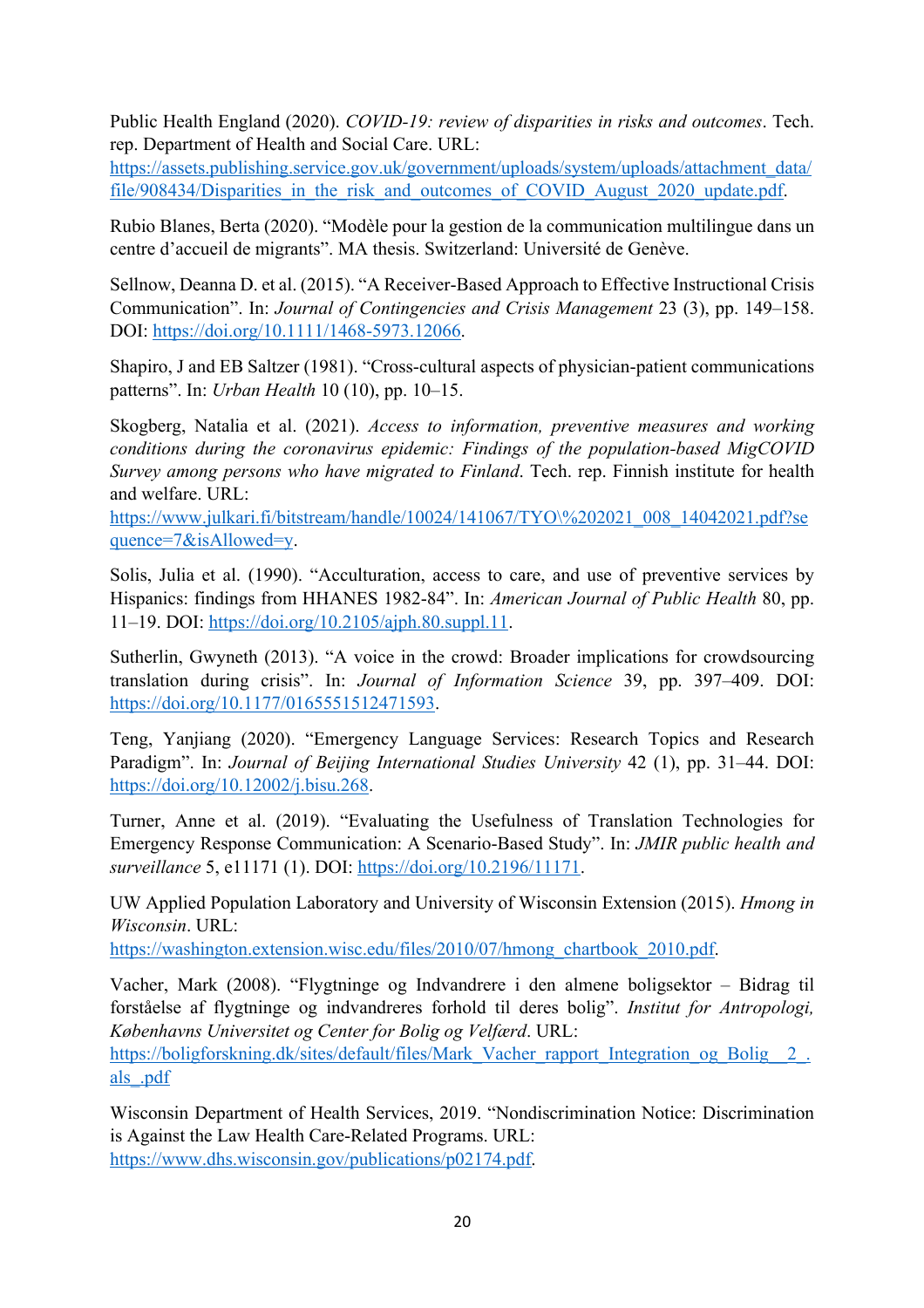World Federation of the Deaf, International Federation of the Hard of Hearing, International Federation of Hard of Hearing Young People, World Federation of the Deaf Youth Section (2020). "Statement on Accessible Communication for Deaf and Hard of Hearing People during COVID-19 Pandemic", 31 August 2020. URL: https://wfdeaf.org/news/resources/statementon-accessible-communication-for-deaf-and-hard-of-hearing-people-during-covid-19 pandemic/.

Zhang, Jie and Yuqin Wu (2020). "Providing multilingual logistics communication in COVID-19 disaster relief". In: *Multilingua* 39 (5), pp. 517–528. DOI: https://doi.org/10.1515/multi-2020-0110.

Zhao, Shiju (2016). "National language capacity in global competition". In: *Social Sciences in China* 37 (3), pp. 93–110. DOI: https://doi.org/10.1515 /multi-2020-0110.

Zhou, Shaoqing (2020). "论两个共同体理念的世界意义" [On the Global Meaning of the Concept of two Communities]". In: 西北民族研究 *[Northwestern Ethnic Studies]* 10 (2). URL: http://www.xbmzyjzz.cn/index.php?m=cont.

# Online references

"COVID-19's impact on migrant communities" (2021). *European Web Site on Integration*, European Council. URL: https://ec.europa.eu/migrant-integration/news/covid-19s-impact-onmigrant-communities-20.

"Denmark: COVID-19 and ethnic minorities - what works?" (2021). *European Web Site on Integration*, European Council, 19 March 2021. URL: https://ec.europa.eu/migrant-integration/news/denmark-covid-19-and-ethnic-minorities-- what-works.

"Income distribution" (2020). *Gov.uk*, Government Digital Service. URL: https://www.ethnicity-facts-figures.service.gov.uk/work-pay-and-benefits/pay-andincome/income-distribution/latest.

Abdulkadir Ali, Mohamed (2020). "Given their increased risk, immigrant and ethnic minorities need tailored help to fight Covid-19", *The Telegraph*, 1 May 2020. URL: https://www.telegraph.co.uk/global-health/science-and-disease/given-increased-riskimmigrant-ethnic-minorities-need-tailored/.

Cao, Jian (2020). ""战疫语言服务团"研发《疫情防控外语通》助力新冠肺炎疫情防控" [The "War on Epidemics Language Service Corps" developed "Foreign Language Communication for Epidemic Prevention and Control" to help prevent and control the New Corona Pneumonia epidemic], *moe.gov.cn,* Ministry of Education of the People's Republic of China. URL:

http://www.moe.gov.cn/s78/A19/A19\_ztzl/ztzl\_yywzfw/yingjifw/202003/t20200306\_428271. html

China Daily (2021). "Beijing offers multi-lingual hotline services amid COVID-19 pandemic", *govt.chinadaily.com.cn*, 12 January 2021. URL:

https://govt.chinadaily.com.cn/s/202101/12/WS5ffd646a498eaba5051be927/beijing-offersmulti-lingual-hotline-services-amid-covid-19-pandemic.html.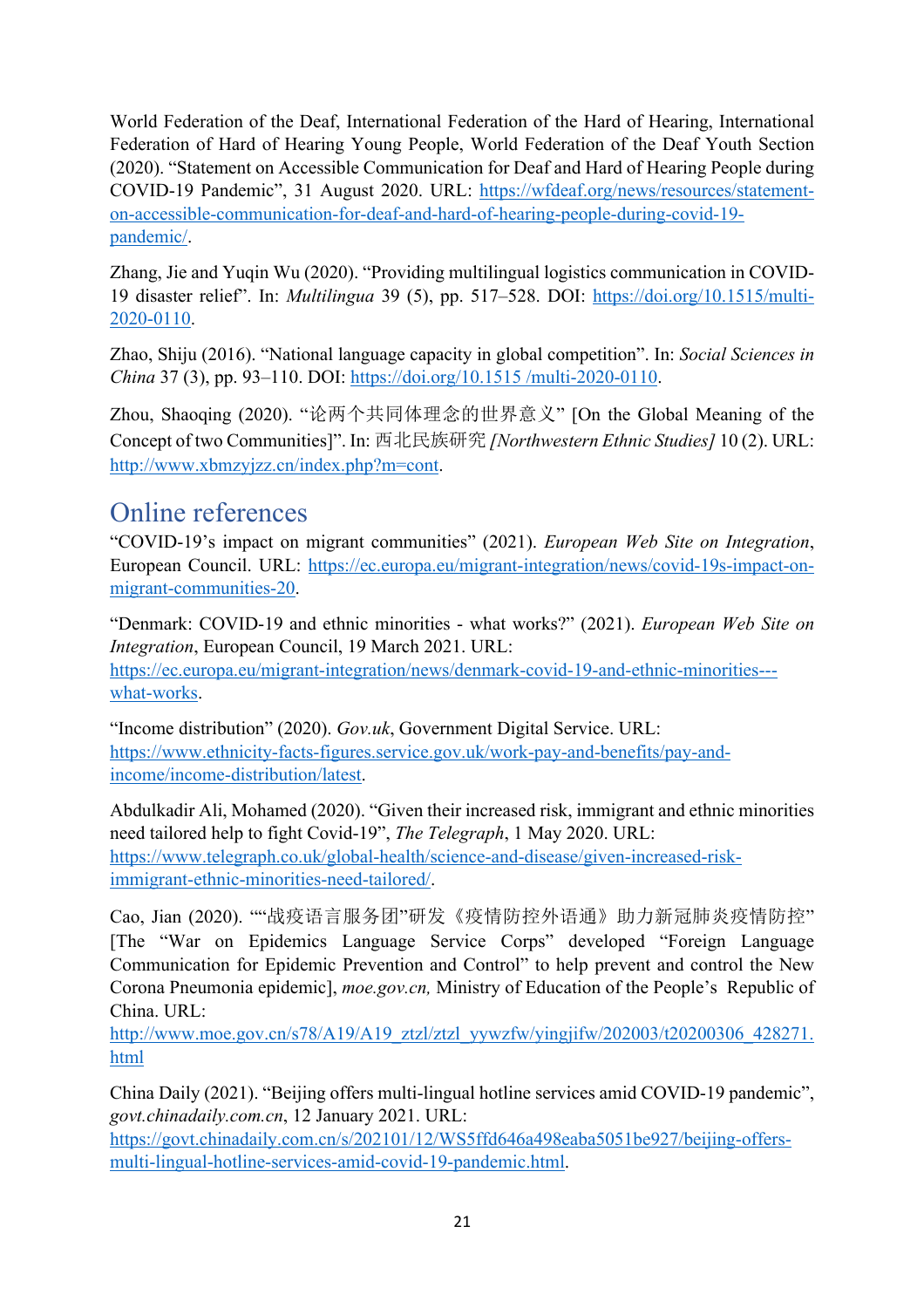Crnić-Grotić, Vesna. Interview by Charles Amponsah. *Council of Europe*. URL: https://www.coe.int/en/web/portal/covid-19-minority-languages.

Davies, Emily (2020). "\$200,000 grant helps community health outreach initiative in Hmong and Hispanic communities in central Wis." *WSAV-TV*, 19 December 2020. URL: https://www.wsaw.com/2020/12/19/200000-grant-helps-community-health-outreachinitiative-in-hmong-and-hispanic-communities-in-central-wis/.

Di Stefano, Paolo (2020). "Anche nelle emergenze la Commissione Ue parla solo inglese", *Corriere della Sera*, 26 February 2020. URL:

https://www.corriere.it/opinioni/20\_febbraio\_26/anche-emergenze-a993f9c2-58c6-11ea-8e3aa0c8564bd6c7.shtml.

Ducourtieux, Cécile (2021). "Covid-19 : en Grande-Bretagne, des minorités ethniques réticentes au vaccin", *Le Monde*, 2 February 2021. URL: https://www.lemonde.fr/international/article/2021/02/02/covid-19-des-minorites-ethniquesbritanniques-reticentes-au-vaccin\_6068484\_3210.html.

Ehsan, Rakib (2020). "It's vital the Government gets real over ethnic differences in its Covid strategy", *The Telegraph*, 20 September 2020. URL: https://www.telegraph.co.uk/politics/2020/09/28/vital-government-accounts-ethnicdifferences-covid-strategy/.

Guterres, António (2020). "We have a unique opportunity to design and implement more inclusive and accessible societies", *United Nations*, 6 May 2020. URL: https://www.un.org/en/coronavirus/we-have-unique-opportunity-design-and-implement-moreinclusive-and-accessible-societies.

Hua, Xia (2021). "Across China: Beijing's multilingual 24-hr helpline weaves safety net for expats", *xinhuanet.com*, Xinhua, 20 January 2021. URL: http://www.xinhuanet.com/english/2021-01/20/c\_139683586.htm.

Karkov, Rasmus (2021). "Professor om Mette Frederiksens udtalelser om ikkevestlige smittede: »Det giver frit spil for folks fordomme«", *Berlingske*, 16 August 2020. URL: https://www.berlingske.dk/samfund/professor-om-mette-frederiksens-udtalelser-omikkevestlige-smittede-det.

Li, Yuming (2020). "Language lessons of COVID-19 and linguistic disaster preparedness", *Language on the Move*, 27 March 2020. URL: https://www.languageonthemove.com/languagelessons-of-covid-19-and-linguistic-disaster-preparedness/.

Liu, Weimin (2020). "语言应急:方言也"科普"" [Language emergency: dialect and "science"], *kepu.gov.cn*, 14 October 2020. URL: http://www.kepu.gov.cn/www/article/dtxw/3d546258815a4dbcb9387a7bc751d187.

Mays, Jeffery, and Andy Newman (2020). "Virus Is Twice as Deadly for Black and Latino People Than Whites in N.Y.C.", *The New York Times*, 26 June 2020. URL: https://www.nytimes.com/2020/04/08/nyregion/coronavirus-race-deaths.html.

Morales, Christina (2021). "Black and Latino Americans confront many challenges to vaccinations", *The New York Times*, 18 February 2021. URL: https://www.nytimes.com/2021/02/18/world/us-coronavirus-vaccine-minorities.html.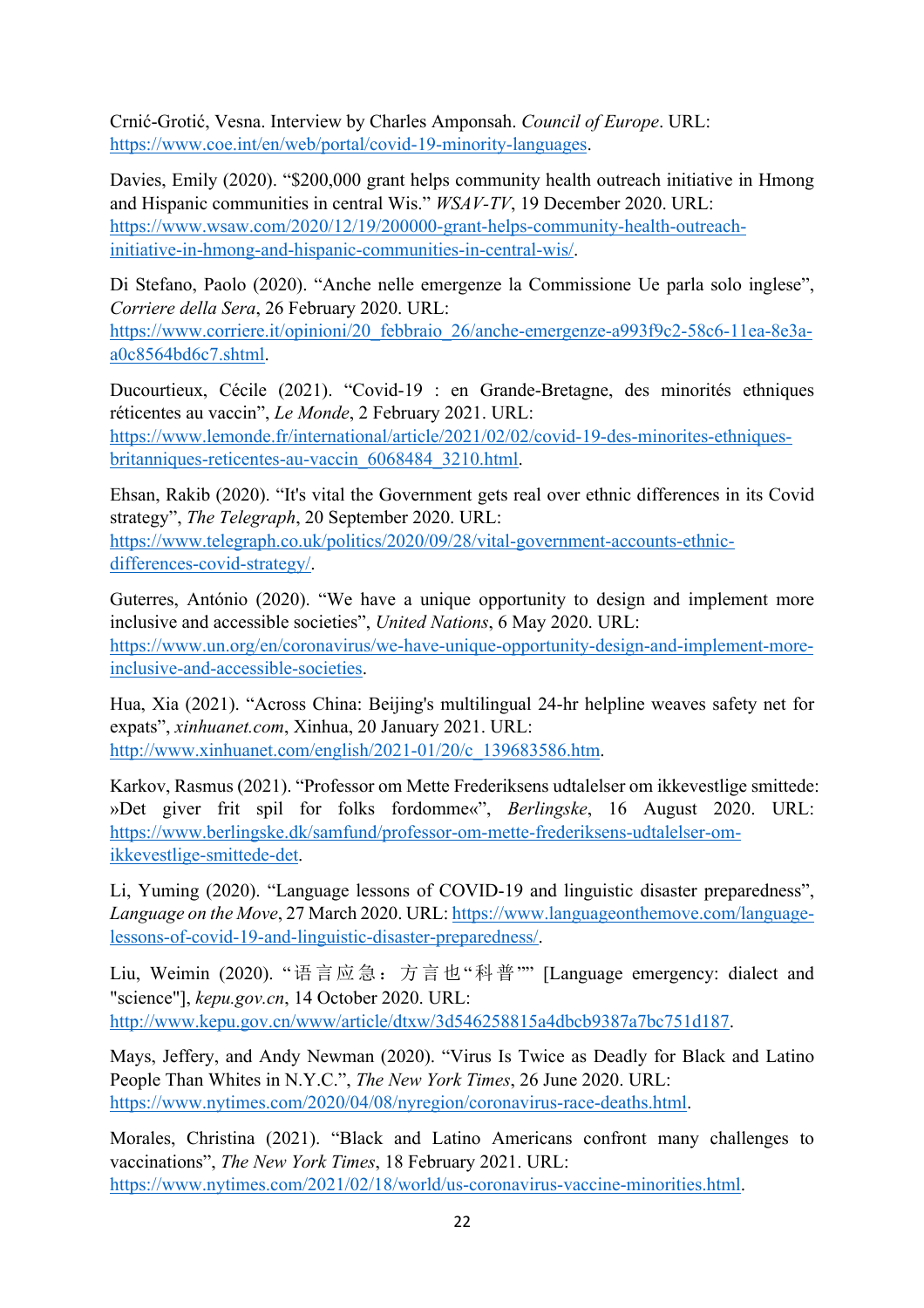Nilsson, Kirsten (2021). "Praktiserende læge på Vestegnen må dræbe myter: Ændrer vaccinerne vores dna, gør de os syge, og indeholder de celler fra en chimpanse?", *Politiken*, 10 April 2021. URL:

https://politiken.dk/forbrugogliv/sundhedogmotion/art8165230/%C3%86ndrer-vaccinernevores-dna-g%C3%B8r-de-os-syge-og-indeholder-de-celler-fra-en-chimpanse.

Office for National Statistics (2020). "Coronavirus (COVID-19) related deaths by ethnic group, England and Wales: 2 March 2020 to 15 May 2020", 19 June 2020. URL:

https://www.ons.gov.uk/peoplepopulationandcommunity/birthsdeathsandmarriages/deaths/arti cles/coronaviruscovid19relateddeathsbyethnicgroupenglandandwales/2march2020to15may20 20.

Schoenfeld Walker, Amy, Lauren Leatherby and Yuriria Avila (2021). "What's Behind the Hispanic Vaccination Gap?", *The New York Times*, 29 March 2021. URL: https://www.nytimes.com/interactive/2021/03/29/us/hispanic-vaccine-gap.html.

Schoenfeld Walker, Amy, Anjali Singhvi, Josh Holder, Robert Gebeloff and Yuriria Avila (2021). "Pandemic's Racial Disparities Persist in Vaccine Rollout", *The New York Times*, 5 March 2021. URL:

https://www.nytimes.com/interactive/2021/03/05/us/vaccine-racial-disparities.html.

Seibt, Sébastien (2020). "Covid-19 : les minorités ethniques paient un prix sanitaire démesuré", *France24*, 13 May 2020. URL: https://www.france24.com/fr/20200513-covid-19-le-prixsanitaire-d%C3%A9mesur%C3%A9-pay%C3%A9-par-les-minorit%C3%A9s-ethniques.

Stine, Alison (2020). "I'm partially deaf. When mask-wearing came along, I had to rebuild my world", *The Guardian*, 20 August 2020. URL:

https://www.theguardian.com/society/2020/aug/20/deaf-people-mask-wearinglipreading?CMP=ShareiOSAppOther.

Stine, Alison (2021). "Why Deaf interpreters are a crucial tool during the pandemic", *The Guardian*, 7 January 2021. URL: https://www.theguardian.com/science/2021/jan/07/deaf-aslinterpreters-pandemic.

Szalay, Zoltán (2021). "Kampaň na podporu očkovania obišla Maďarov, Rómov aj ostatné menšiny. Ministerstvo to chce napraviť", *Denník N*, 3 February 2021. URL: https://dennikn.sk/2253120/kampan-na-podporu-ockovania-obisla-madarov-romov-aj-ostatnemensiny-ministerstvo-to-chce-napravit/.

United Nations Human Rights (2020). "COVID-19 fears should not be exploited to attack and exclude minorities – UN expert", 30 March 2020. URL:

https://www.ohchr.org/EN/NewsEvents/Pages/DisplayNews.aspx?NewsID=25757&LangID= E.

Wisconsin Institute for Public Policy and Service (2020). "COVID-19 Hmong and Hispanic Communication Network", *WIPPS*, 1 September 2020. URL: https://wipps.org/programs/covid-19-hmong-and-hispanic-communication-network/.

Xu, Xin (2021). "Wuhan dialect guidebook for medical teams goes viral online", *xinhuanet.com*, Xinhua, 11 February 2020. URL:

http://www.xinhuanet.com/english/2020-02/11/c\_138774582.htm.